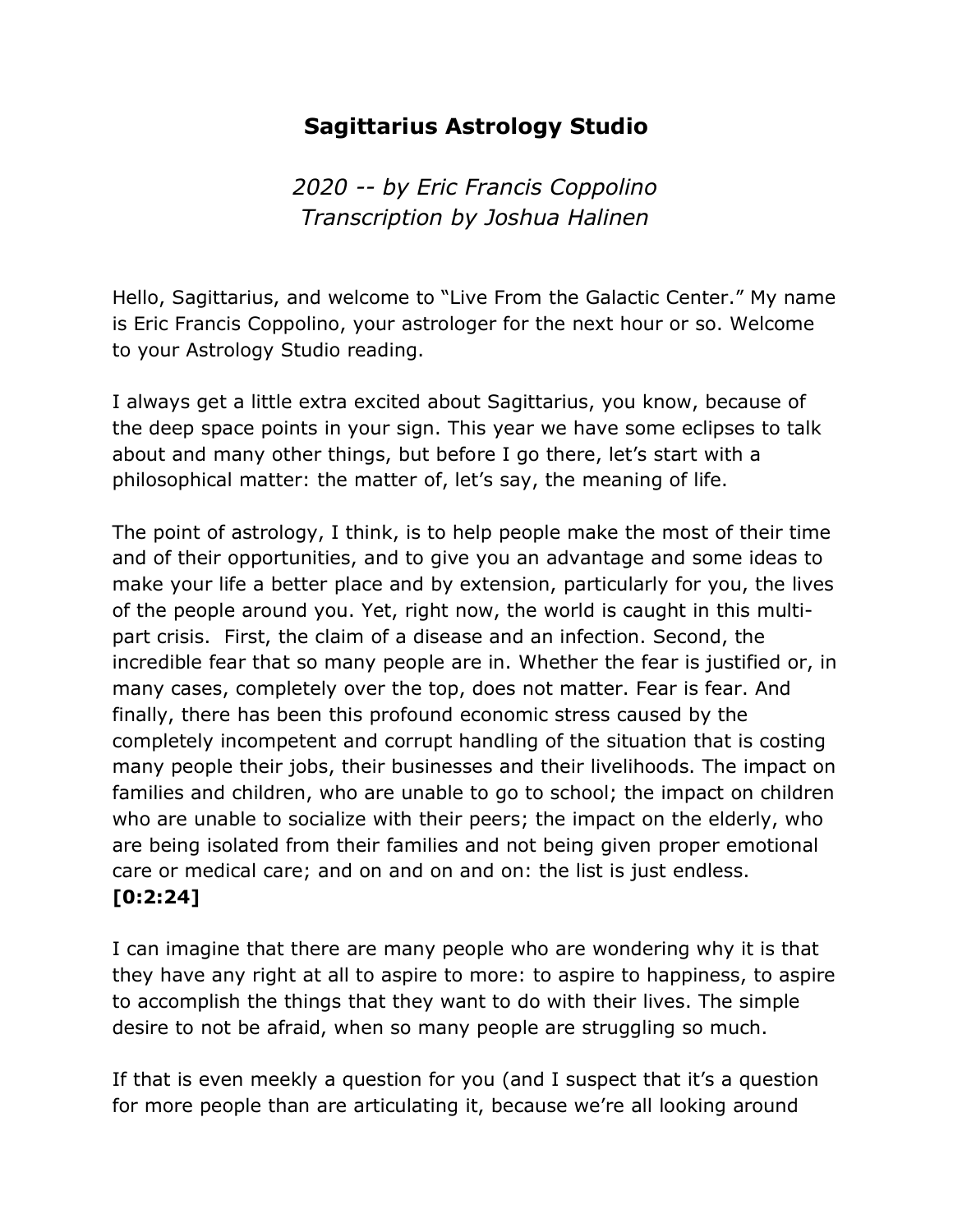and seeing so much suffering and most of us are doing just a little bit better than average, I'd say), the best response that I have is that this is the way it's always been on the planet; there have always been many people struggling. There are always many people in some profound state of crisis with their health and with their well-being. There is always a constant beating of the war drum by this thing that we call the media, which seems to me to be a compliment to call it that. It would seem to be more of a state sponsored propaganda arm, at this point.

You goal, your purpose, your mission as a human being on Earth is to live your life as best you can, as ethically as you can, as lovingly as you can, as creatively as you can, in the limited time that you have on this planet. For you, there is a strong component of community awareness in this formula that I have never once heard described about Sagittarius but it's going to be a main, dominant theme of this reading. Your purpose on this Earth does not change. If anything, the condition of the world right now will help you focus your purpose, your calling, your devotion to your spiritual path. If anything, the crisis that we are experiencing on Earth right now will make you appreciative that you are in contact with such a larger reality than most people have access to, and to put that knowledge, to put that inherent wisdom potential to use and to bring it forward into the world in a way that will help the struggling of humanity at this time. [0:5:16]

In one sense, it is a positive thing that we can consciously bare witness to the struggle that exists because under normal circumstances, it's very easy to pretend that this struggle does not exist. It's too easy to, as Bob (Dylan) said, to "turn your head" and just "look away." Now we cannot do that. Now we are being compelled by many different factors, not merely the claim of a virus. Every level of the response, every level of the impact is forcing us, compelling us, drawing us out of our isolation, even though the attempt is to push us into deeper isolation; to make us stand apart from each other; to put us in denial that we breathe the same air no matter what.

This situation is, for you, a profound calling. Knowing that, understanding that, it is an honor to be reading your astrology today and to be expressing some of what this potential is in this profoundly formative and transitional time in history that we are living in.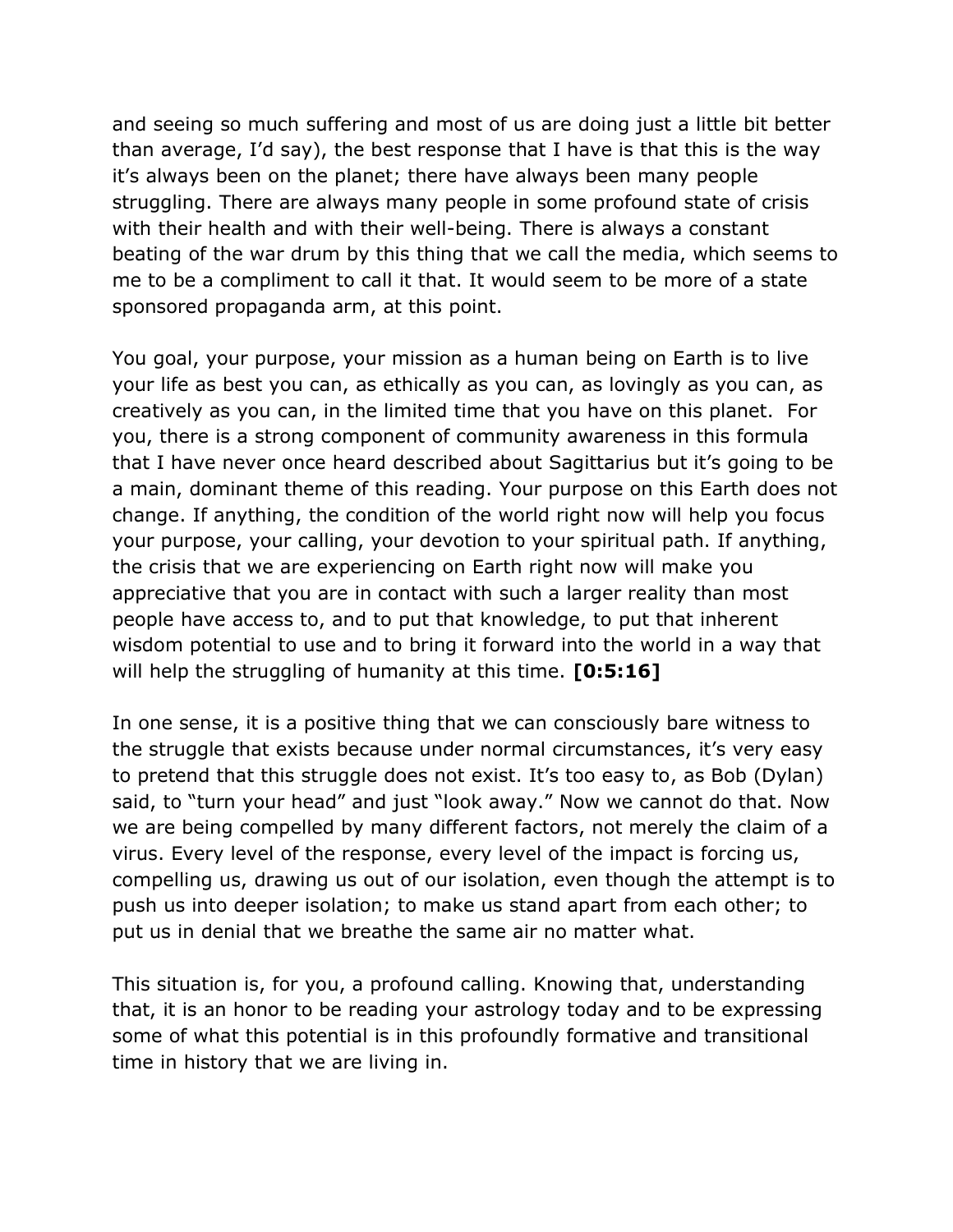I want to start with the big picture. I'd like to proceed with astrology as Alice Bailey suggested to go, from the general to the specific: to describe the general environment, the conditions, the long transits, and then to gradually focus down on specific ideas and responses.

This places what we're experiencing in the wider context. It is so necessary and that I think is the ultimate underlying theme of Sagittarius, the widest context that we can be aware of, say for example, without going into fields like metaphysics and theoretical physics and philosophy, for example, even though, as Jim Morrison joked, Sagittarius is the most philosophical sign (he was one of them). Then all the girls in the crowd cheered, and then he said, "You know what I think? I think astrology is a bunch of bullshit." Then the girls all booed. I think this is on the live recording in Boston. What makes it so funny is that Jim Morrison was the living incarnation of Sagittarius, so he could say whatever the fuck he wanted. [0:7:56]

The thing that makes Sagittarius what it is, and the reason I get so excited about Sagittarius -- I mean practically bouncing up and down, is that unlike any other sign, yours has physical, documented, observable characteristics in astronomy that make it what it is. Like I said, in a video that I will include with this reading, all the other signs depend upon some kind of an illusion or concept: there are no fish in Pisces; there is no sea goat in Capricorn; there's no water bearer in Aquarius; but in Sagittarius, the theme of the sign has been known for eons to be things that are very distant, that are exotic, that are spiritual in nature, that involve great distances whether that distance is across the Atlantic Ocean or around the world in some way, or whether that distance is how many megaparsecs that is to the Great Attractor which is in your sign. Though the ancient lore masters and Eudoxus of Knidos, the person who came up with the astrology that we use in approximately the 4th century B.C., wherever they were getting their information from, I don't think they had any way to know that the center of our galaxy was located in Sagittarius. I don't think they had any way to know that the Great Attractor was in Sagittarius. In the 20th century, an electrical engineer discovered the Galactic Center, because they were running telephone wires under the Atlantic Ocean, a hilariously Sagittarius thing: long distance telephone calls in the age when that was a really special thing. The telephone wires became an antenna and the antenna picked up the signal from the Galactic Center. Through a series of experiments, they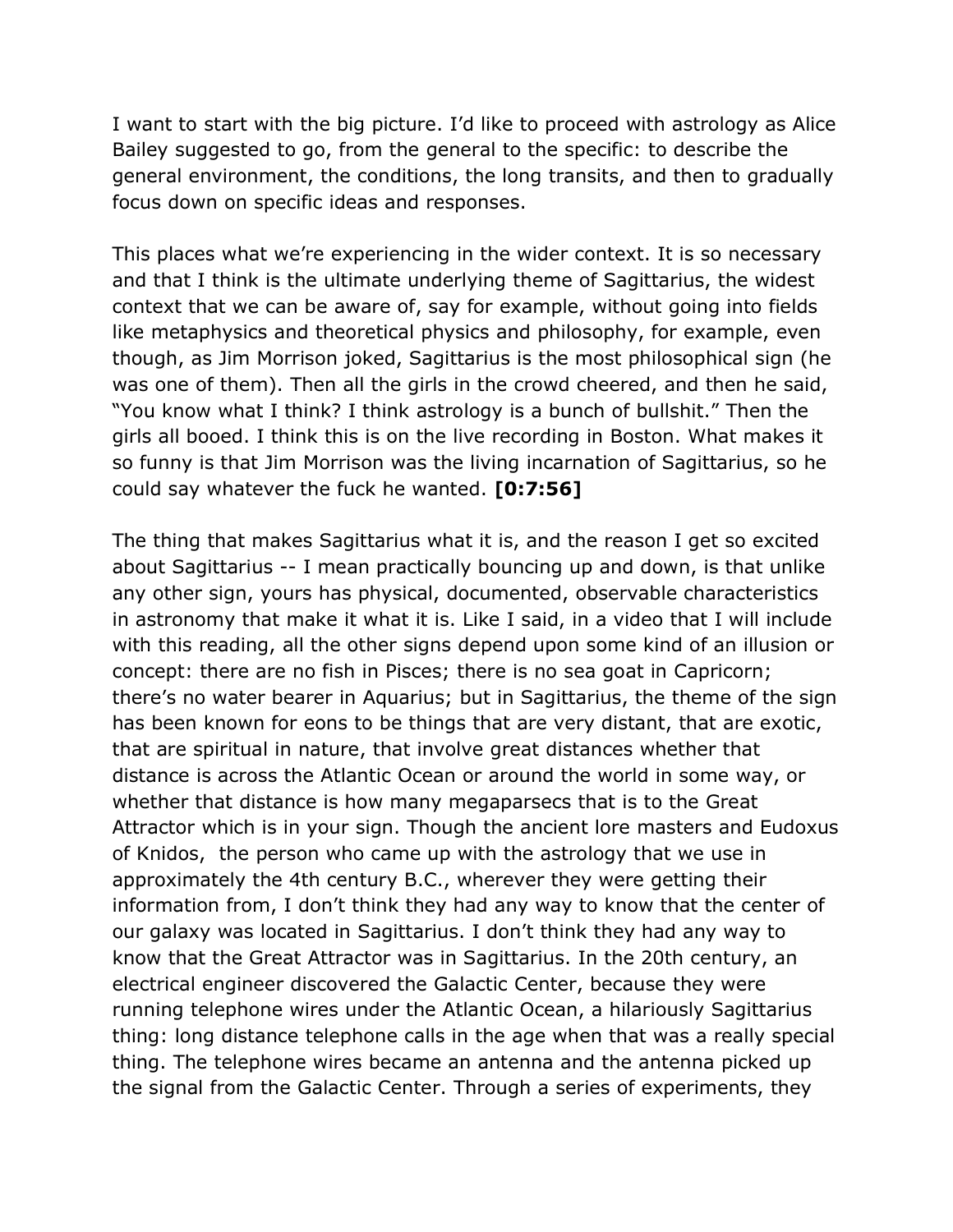were able to first infer, then to prove, that the signal was coming from the center of our galaxy: our home in space, our spiral island in space. [0:10:24]

Then it was not until about fifty years later, that another team of scientists finally confirmed, rethought, tuned-up, and proved it in around 2014. Between 1985 or so and then 2014, a span of about 30 years, they were able to discern that the center of our galactic supercluster, a hundred thousand galaxies, is located right in the middle of Sagittarius. These things are broadcasting on every frequency, interestingly except for certain places, visible light, which is something I'll work into this discussion.

To have that power radiating right through your Sun, or right through your rising sign, or right through your Moon sign, is to say something about you. It describes the utterly distinct quality of Sagittarians, which is very difficult to describe, I find. Unless I'm thinking, "Okay, this person's got the Great Attractor and the Galactic Core in their chart. Otherwise, how do you understand all of these intense paradoxes and contradictions and the strange power possessed by those born under the sign of Sagittarius.

As a human walking around in your body, with these essentially forces of the natural universe reigning through you, it is not necessarily easy to ground that energy in an immediate and tangible way. One of the things I find about my Sagittarian friends, of which I have some *truly* important people in my life (a lover, other lovers in the past, and a music teacher who set me on my musical path), that there is so much coming through that it is very difficult to ground and to find direction and to find focus. I want to help with that the best I can. Fortunately, there is help on the way. [0:12:47]

As for the time that we are in, in this moment, right in this moment as I am doing this reading, on the 24th of November, I'm working at 12:12:12 pm Eastern Standard Time, with Aquarius rising, and the Moon in Aries. We are in the last month of a transition between two *major* eras in epical astrological history. It is difficult to say when the era that is ending, began. There are a number of possible explanations of ways to cut that gem, to describe that. Maybe in some hindsight there will be answers to that.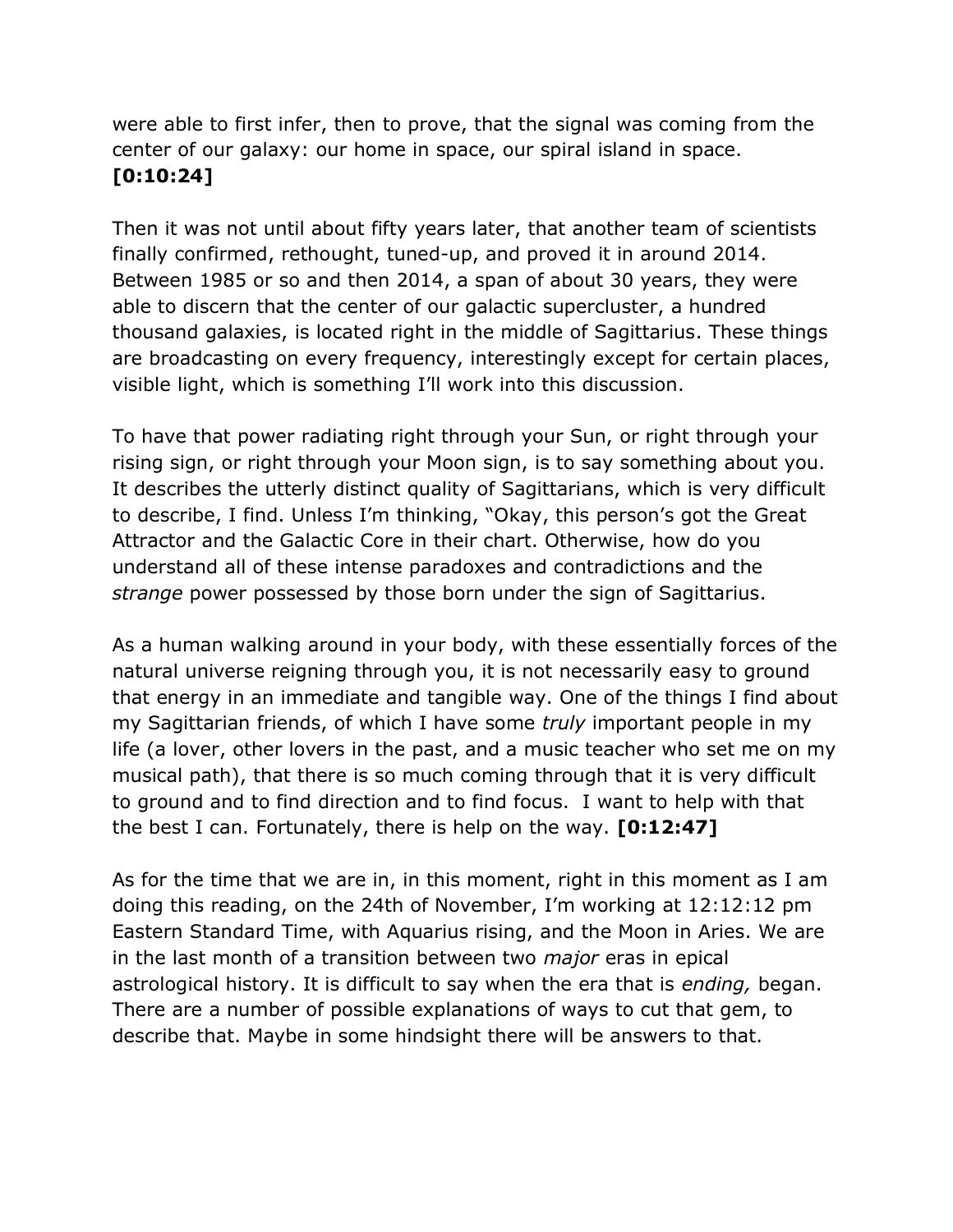What I can tell you is that the phase of history that is beginning now, extends out to 2044 but it doesn't really end there; that is just another transition point. What happens between now and 2024 is going to set the direction of the human experiment in total for centuries to come. The way that we handle the specific questions that we are confronted with now, the way that we handle the ethical challenges that we are confronted with now, the way that we handle and whether or not we choose to stand up to the masters of technology (who are trying to take over every single facet of our lives, including the essence of what it means to be human), that is what is at stake.

What we get now is, first of all, this one month transition, fortunately with the Sun in Sagittarius, to have people being a little more optimistic, a little more aware of and sensitive to and open to the larger possibilities of life. [0:15:05]

Something takes hold just at the end of the Sun's journey through Sagittarius, which is just before the Winter Solstice. When the Sun leaves your sign, first Saturn, and then Jupiter enter Aquarius after being in Capricorn for a while, and then form a conjunction of the Winter Solstice of 2020. They form a conjunction in the first degree of Aquarius.

There are certain ways that the Universe speaks a little louder and when it takes a once per twenty year conjunction, and puts it right in the first degree of a sign, particularly a sign like Aquarius, which is so encompassing of the human experience and the human dilemma (as is Sag), we get a special message from that.

This transition from the messy power-driven age of Pluto in Capricorn, that I'm going to say goes back to when Pluto was in your sign in 2001, at the time of the Saturn/Pluto opposition in the Summer of 2001 through the Spring of 2002, even though Pluto was in Sag, a deep time for you, I'm going to count that as being part of the time we live in because of the emphasis on the Saturn/Pluto cycle: Saturn opposite Pluto in 2001 and for the events of 2001. Saturn conjunct Pluto for the events of 2020.

Now Saturn, then Jupiter, then Pluto, are all about to move into Aquarius. Pluto is going to slide in, in a couple of years, so for now we are embarking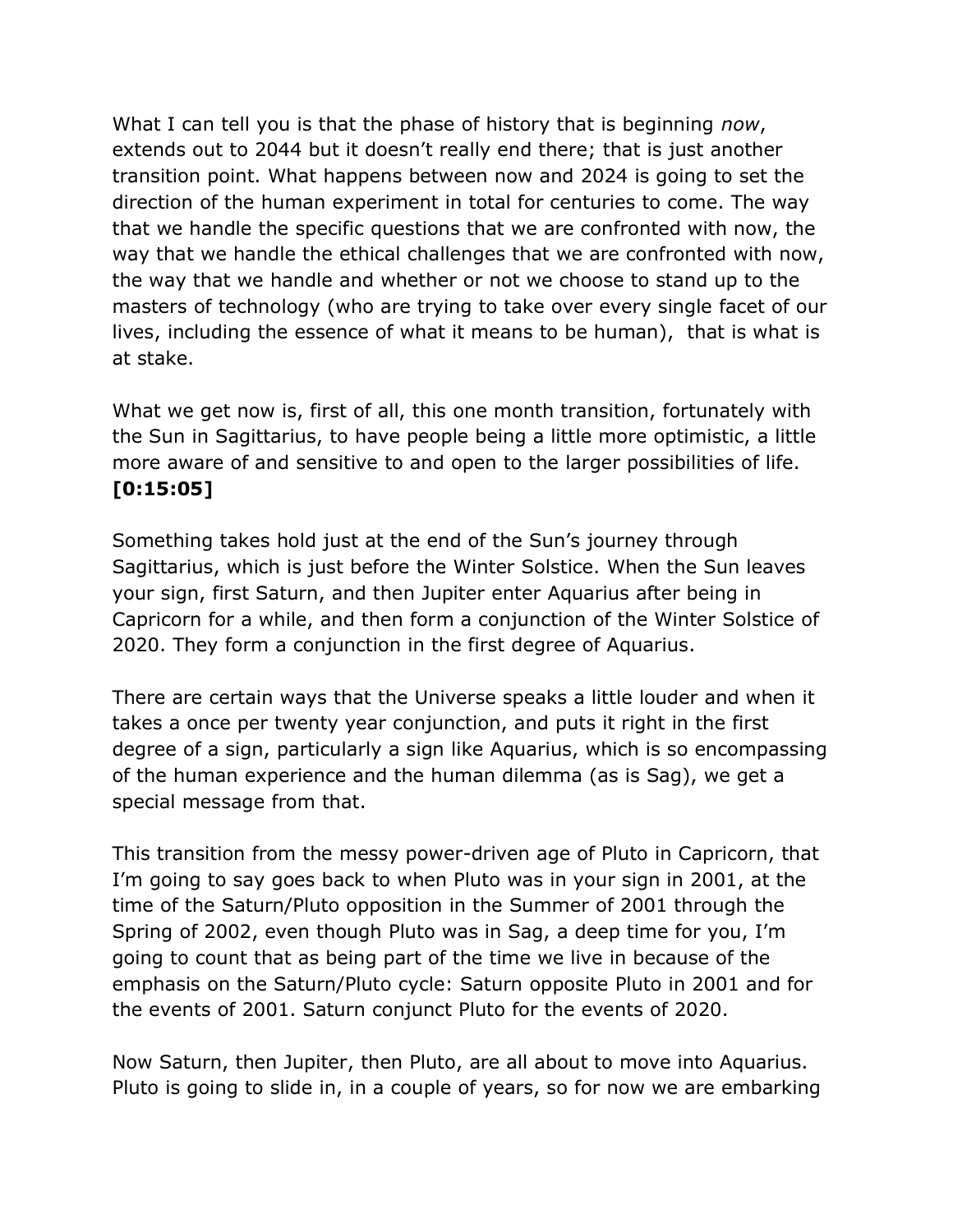on a timeframe, on a phase long enough to work with -- not like a lot of these things in astrology where the potential is tremendous but it goes by very quickly before we even know what is going on. The duration of Saturn in Aquarius is long enough to work with. Jupiter is not going to be there that long. We get a solid six months of Jupiter in Aquarius. Still enough to make an impression, enough to access. Of the two, Saturn in Aquarius, for you and for all of us, is by far the most significant element in your astrology at this time. [0:17:50]

The beauty of the moment: the Sagittarian beauty of the moment, is that it's through the Sun's journey through Sagittarius. It is while the Sun is aligning with the center of the local universe, called Laniakea or the Great Attractor. While the Sun is aligning with the very local universe, our community in space of I guess 300 billion stars in the Milky Way galaxy happens with the Sun in Sagittarius. So there is an uplifting moment: there is a moment where we can see beyond the limited potential that this world offers and do the thing that Sagittarius does the best, which is, in its own naive way, but wise way, point us to the much greater possibility, the much greater life that we are living, the much larger concept of Nature than we have living in the limited lives that we lead. This happens during the time of the Sun in Sagittarius in 2020. There are many things that I would like to share with you about this time in history and how they pertain to you and how you, in turn, can extend them to the world and to your community. [0:19:22]

## (music transition [0:20:37] )

Let's go back a few years to when Pluto entered Capricorn, left your sign and entered Capricorn in 2008. I'm only going to touch briefly on this and then catch up to late 2017. This was a making obvious a certain kind of change in the world, a change to the structure of the world. It seemed within weeks of Pluto entering Capricorn (this was before Obama was president; in the last year of the Bush/Cheney presidency, as a reference), the financial structure of the world was completely undermined and rewritten. Perhaps it's more accurate to say the fact that it had been undermined was revealed. There was a series of financial collapses throughout the Western world, including many banks across Europe, almost all of them, and the United States, which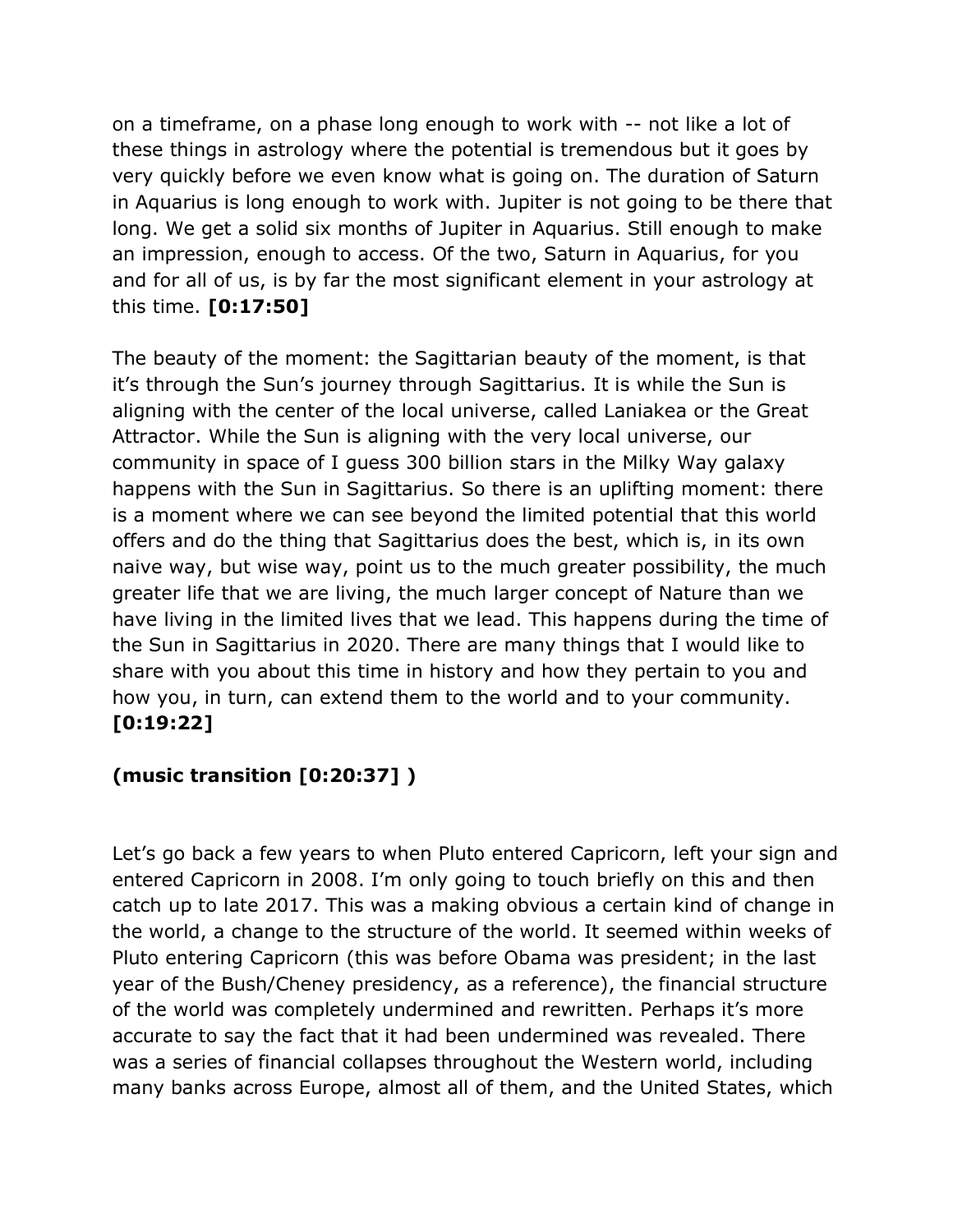had put their assets in, essentially, phony mortgage-backed securities. So there was this huge shakeup and the business world rearranged itself. There was a recapitalization in many countries, including the United States, a little bit less so in Europe.

We saw the first effects of Pluto in Capricorn, which was a demolition of the old order and what looked at first like a restructuring, and was for a little while, but then a continuing set of let's say, demolition effects. It was almost as if you would think that these globalists had consulted an astrologer to know what the appropriate thing to do in Pluto in Capricorn was, and I'm not ruling that out. What happened was this ongoing series of collapses and essentially massive scale crime that continues to the present day. [0:22:40]

This caused a tremendous hardship for a great many people in a series of waves. There was a time of rebellion around the square of Uranus/Pluto from about 2011 to about 2013. There was the Gulf of Mexico oil spill early in that phase, I think in '09. There was the Fukoshima disaster in 2011. The world has been falling apart.

Now, where this hones in on your chart is meaningful because Capricorn is your 2nd house. Your 2nd house is your spiritual bank account; it is your place where you invest in yourself. It is also a place where we can look to for information about your values. It is where we can look for information about the rules by which you guide your life.

If we use Capricorn in the 2nd house as a guide, what we find out is that you prefer contact with tradition, and in a certain way are a keeper of tradition. Capricorn, along with Taurus, is one of the two signs that -- much of the job of that energetic quality, that vibrational quality, that thing that distinguishes the element silver from something made out of plastic or distinguishes air from wood, is held in Capricorn where the thing that we accumulate, in a sense, is the power of the past and the power of what we learn from our lives on Earth. This can be held in the form of tradition. It can be held in the form of institutions, whether we are talking about the Post Office or the government, or the church. Let's suffice it to say, it does not always work out well to invest so much energy in these institutions, but the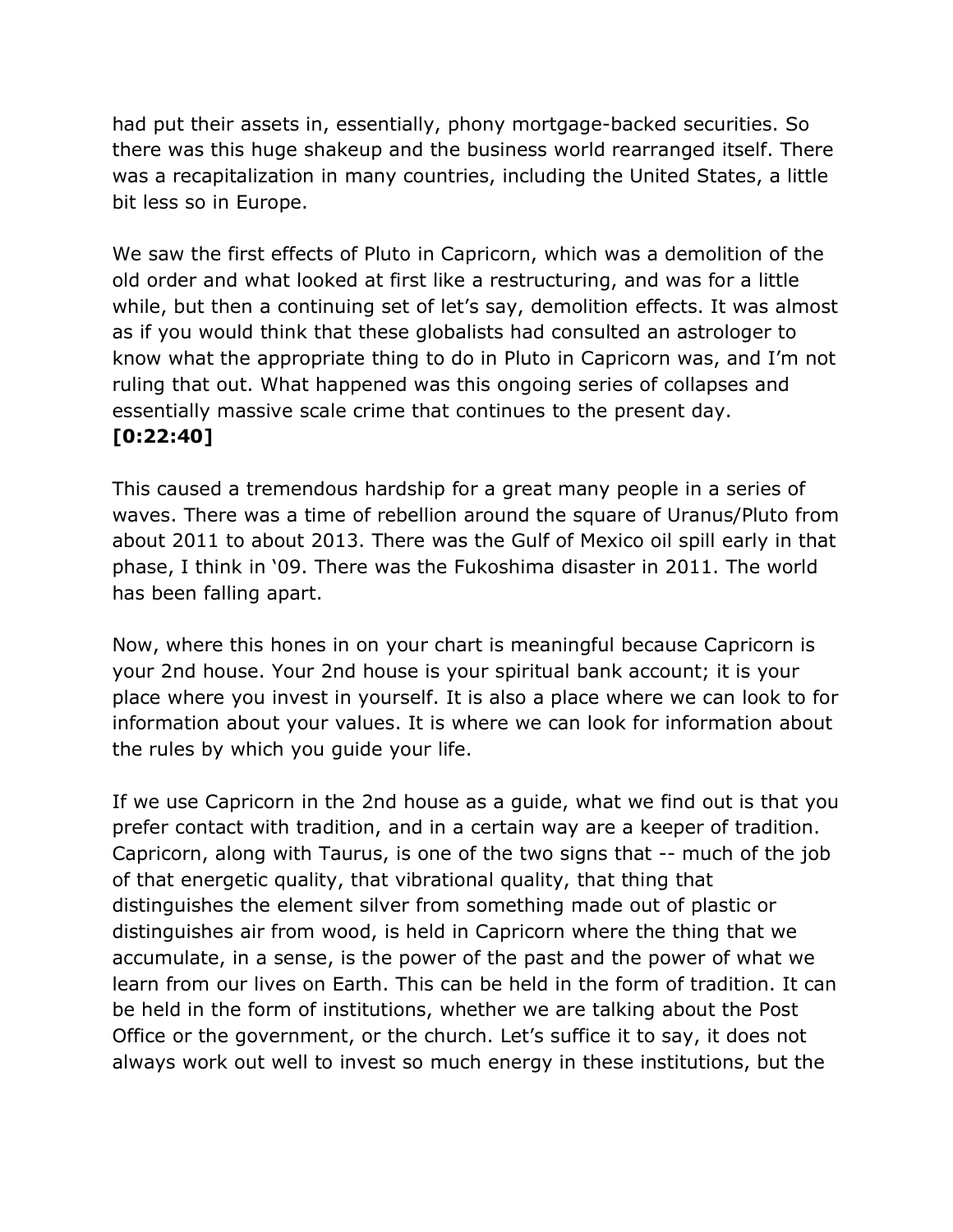thing about them is they tend to gather momentum and feed on themselves. [0:25:19]

The place where you are drawing from, in the first instance, your sense of what is right and true for you is from Capricorn. This may have dissolved as you've grown older. I've watched some interesting life developments of some of the younger Sagies I've known. As I've watched you grow and mature, I've noticed that initially there is a very strong clinging to tradition and to a kind of orthodoxy.

What Pluto through Capricorn has done is basically step-by-step, in its incremental way, with a few big bursts, demolish (even the potential) depending upon orthodoxy as a way of life. This has upended your value system over and over again. When your value system is upended, it is likely that you are going to feel disoriented because the references to the past that you had, the references that you depend on for comparison for knowing what to do at a certain time; and speaking of time, even how you think of and manage time; have been knocked down like so many 10 pins only they were made of ceramic and they shattered.

You have been left with, therefore, a kind of -- I don't want to say injury - but a destabilization that has required you to do two things. One is to adapt to the destabilization. The second thing is to find new ways to stabilize yourself. To find new places where there might be some solid ground that you can orient on. One of them, by the way, one of the very most important (for you) is the work that you do. You don't necessarily need solid ground or orthodoxy in some form of theory. What I think that you need more than anything in the whole wheel.

Anything described by the astrological wheel is described by the sign Taurus, which is in your 6th house. If you are Sag rising, it's your 6th whole sign house. If you are Sag Sun, it is your 6th solar house. For the purposes of this reading, they are the same thing. Where you have Taurus, you have kind of an applied use of tradition and a grounding in the physical plane. For Sagittarius, this is absolutely crucial to have tangible forms of grounding in the physical plane. Whether it is your coin collection, whether it is a forest that you like to visit, whether it is your favorite tree that you like to hang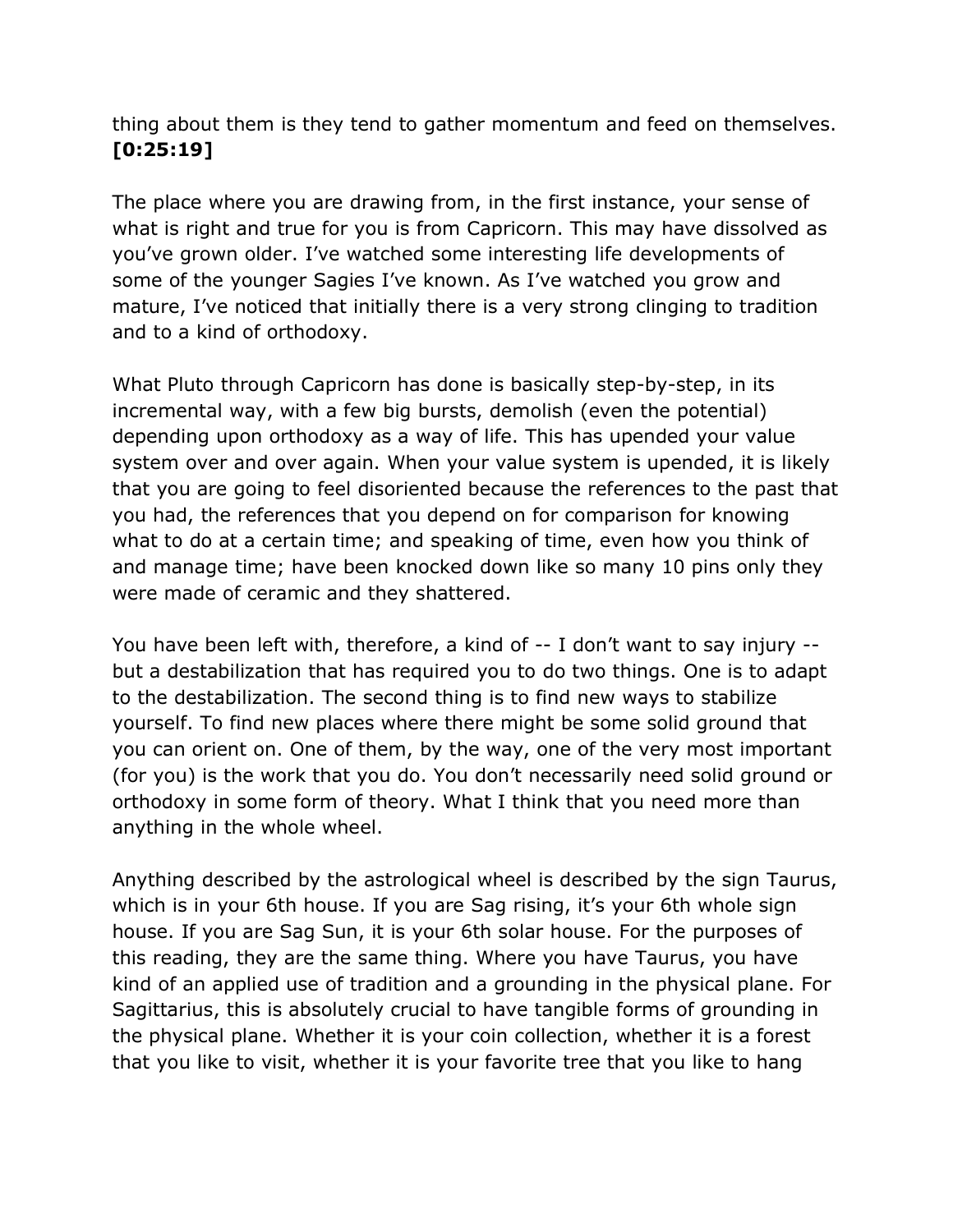out with, and in the case of the 6th house, the work that you do, that you stabilize yourself on. [0:28:31]

I am of the persuasion that people have the most problems when they don't have work that they value, which is what Taurus is: it is something that is a prized thing, a thing treated with beauty, with love, and with respect. When that is not connected with work, everyone can struggle with that. By work, I mean day-to-day purpose: the activity that you do that gives your life not just philosophical meaning but a sense of connection and interrelation with other people who are themselves expressing purpose. It's much more personal for you than that because you just need to have a place where you can ground; where you feel good; where you feel meaning; where you personally feel the value of what you feel; where you respect what you do and what your purpose is and that is found in Taurus.

We've talked about the kind of demolition of Pluto going through Capricorn, which I think, on the individual, personal level will work out in the end to have served you very well because I don't think that too much adherence on orthodoxy, sometimes to the point of piousness, which is not a Sagittarian characteristic, per se, but rather, one that feeds into Sagittarius through Capricorn, is particularly good. So this opportunity has, in a sense, been made unavailable. You've had to go elsewhere to find what I'll call meaning that is true for you; purpose that is true for you; and a place to put meaning, purpose, and activity together. The beauty of Taurus is that it must be tangible. Taurus is nothing if it is not tangible: it is the quality of the fabric; it is the quality of the wood; it is the beauty of the space that you are in. By the way, it is very important that you work not only in a beautiful space and in a properly equipped space, but in a place where you feel good -- where your body feels good; where the textiles and the substances that you come in contact with feel good; that the lighting is suitable to your needs and to your desires. [0:31:10]

Now in a similar way as Pluto has moved through your 2nd house, removing these possibilities of what I'm calling orthodox and pious, there's been another similar process, a lot more fun, of Uranus in the last 2 years making its way through Taurus, this place of work, meaning, and purpose in the everyday world; not the future; not in potential; not what you hope to get in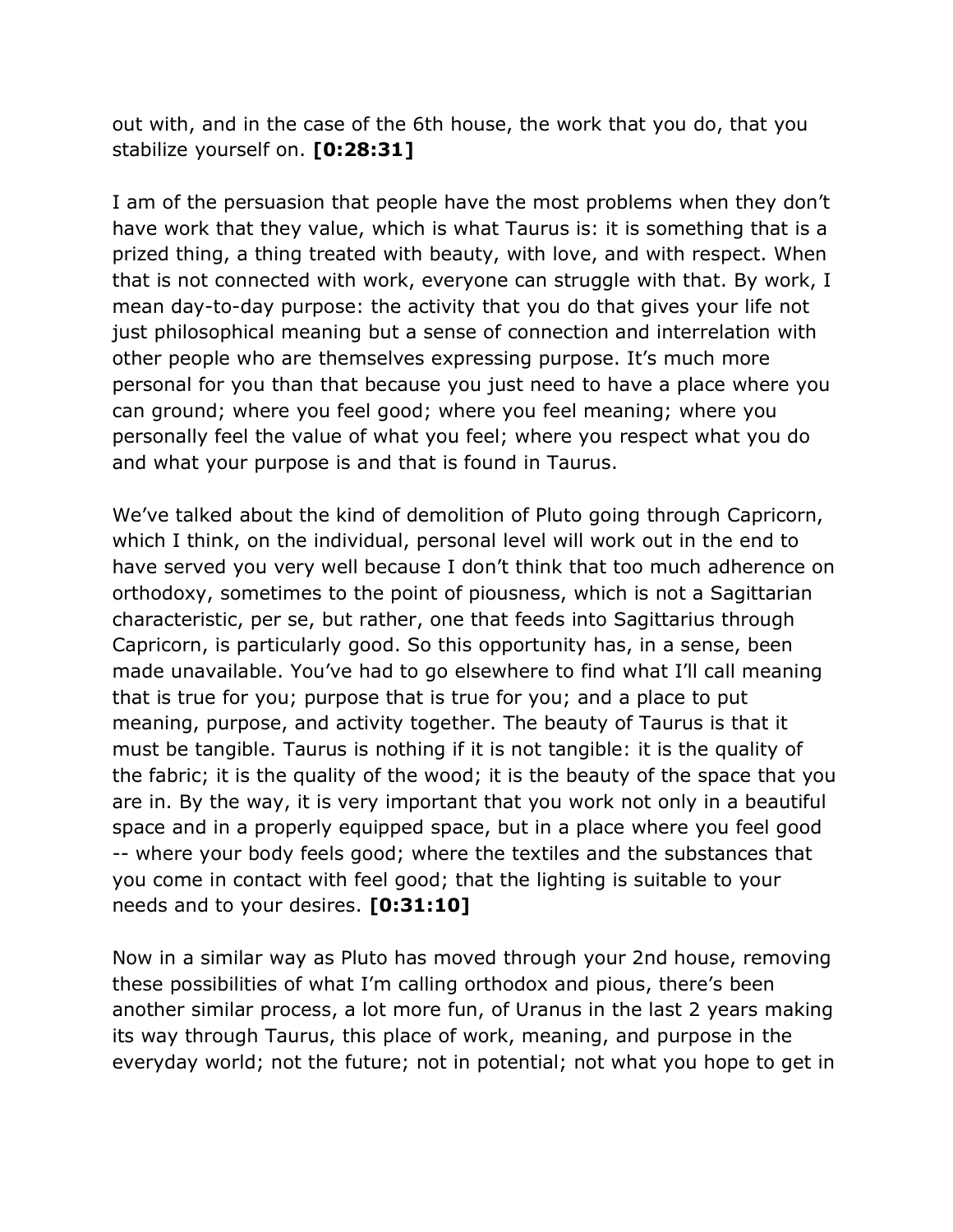a workshop; but rather, what you come back to every day and the things that you do. The things that you make with your hands are the 6th house.

What Uranus has done, is it has infused that 6th house, Taurus, which can get stuck. I mean Taurus can easily get stuck. It has infused that 6th house purpose with new-found energy; with a touch of creative chaos, that for you is a very pleasant sensation; and it is infusing the traditional with this kind of radical, innovative, and revolutionary, which I would say, if you're an artist or any form of a creative person -- even a sales person of some kind, you know that that infusion of the traditional and the radical is pretty much the source of your alchemical magic and now you have this going on in a nice transit which will last about 5 more years with Uranus in Taurus.

 This is to say, first of all, keep moving toward what you find interesting. There is no way that you can work at something that is boring and be happy. I mean, it is possible for you to work at something that is boring; it is possible for you to work at something that is based only in responsibility, for a while. You are adaptable to a point. You have the ability to do something out of duty, for a while, but only for a while. What I believe, in my perception, that you need is to be connected to something exciting and meaningful and immediate, where you have creative influence over what you are doing and are not dictated to by others. Serve others? You are very good at that, but ultimately you have to be your own creative channel and that creative channel has to have some part of it that is not impeded by structure.

The thing about having all that Capricorn in your chart, or let's say, formerly having Capricorn thoroughly worked over by Pluto, and then by Saturn the past 3 years, is that any capacity that you had to serve purely as a matter of responsibility and duty has been basically demolished and now you must have a sense of responsibility and duty that you can express only if you can bring in some element of your true creative joy. [0:34:24]

There's one other thing about Uranus going through this sign (and we'll come back to this when we pick up on matters of Aquarius); it's that Uranus has an emphasis on group activity. So, though Sagittarians are among the truly lone wolf people of the zodiac, this is a time in your life when collaboration is very important. It must, for you, be collaboration among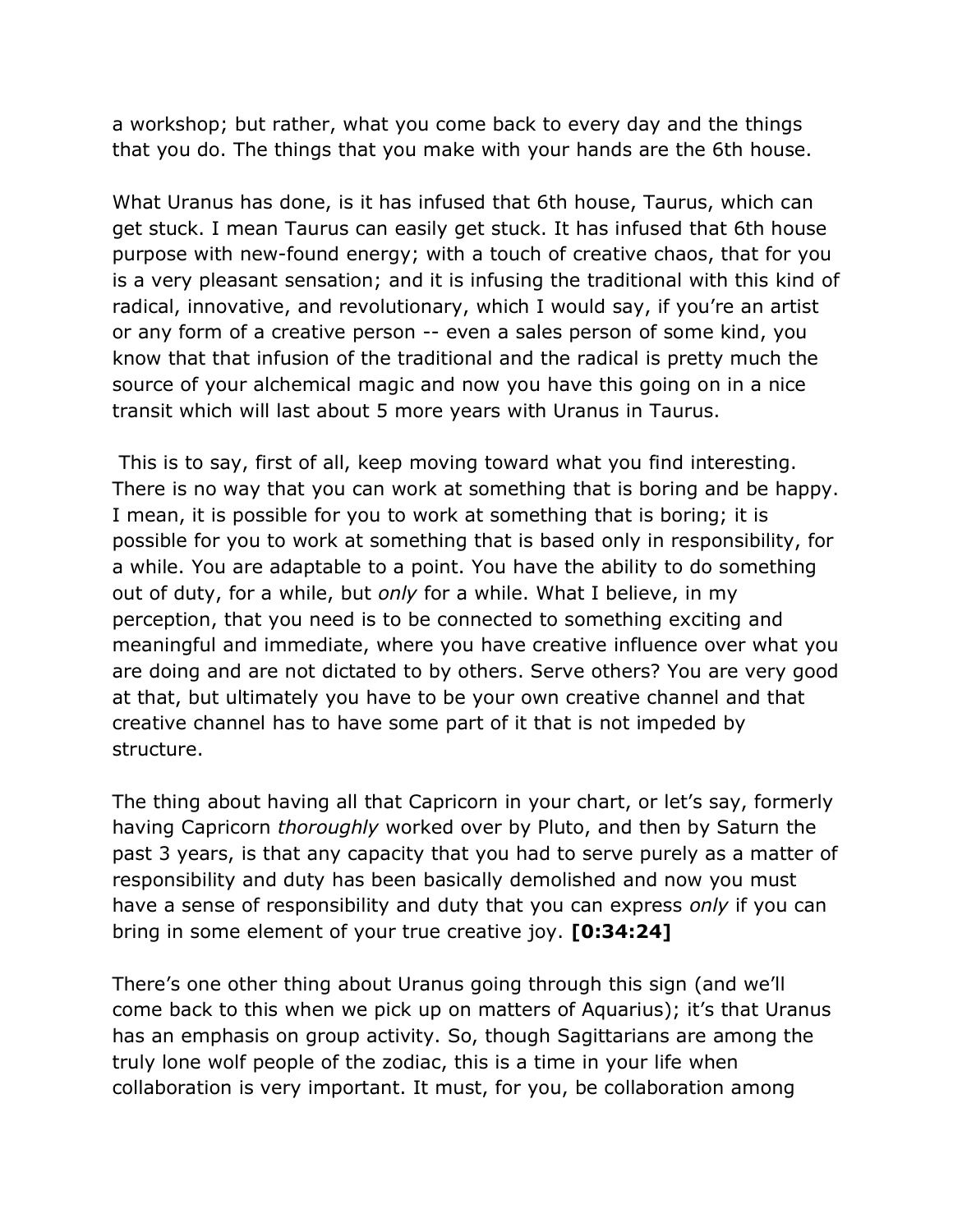equals, and collaboration where there is, let's say, honest, innovative, and creative leadership involved. The ideal form of that leadership is a kind of spontaneous, non-central leadership, that emergence as a group of people who have found their individuality begin to harmonize and cooperate with one another and get a synergistic effect going where the whole is greater than the sum of the parts.

That is the true possibility of leadership in the new age. Obviously, there are going to be people there who have some greater sense of vision, but ideally, they will be serving mostly in a coordinating role and they will be fed by the creativity of the many people around you. It is unlikely, in the past, that you wanted to be in that coordinating role, because it is a lot of responsibility. It's difficult, and you know -- you have to coordinate people. Even on a good day, that's challenging, and a happy challenge if you keep a good attitude. However, you may find yourself being more the channel of this superintelligence as the next few years develop.

I was in the shower this morning, where I guess a lot of writers do some of their best thinking, and it occurred to me what the theme of Saturn in Capricorn has been. Saturn enters Capricorn in late 2017. So it leaves your sign and enters Capricorn in late 2017 and I think it dips back into Sagittarius briefly and then re-enters Capricorn at a certain point. I'm a little foggy on that -- we're talking 3 years ago; it's been a lot of water under the bridge. I may be wrong; it may have just ingressed. [0:37:17]

But we're looking at late 2017 for the first ingress of Saturn into Capricorn and that is going to span through mid-December of 2020. What is the theme of all that? I got it: it is accusation and conviction without proof, and the appeal to authority.

The two most massive news stories that have dominated society and consciousness and seem to have seized culture were: the "me, too" movement in 2018 and 2019, and then Covid all through 2020. If you really study these things, they have those two things in common: acquisition and conviction without proof, and everything being based on the appeal to authority. It's true because that person in power said so. It's true because that person who we want to trust said so. It must be right because all these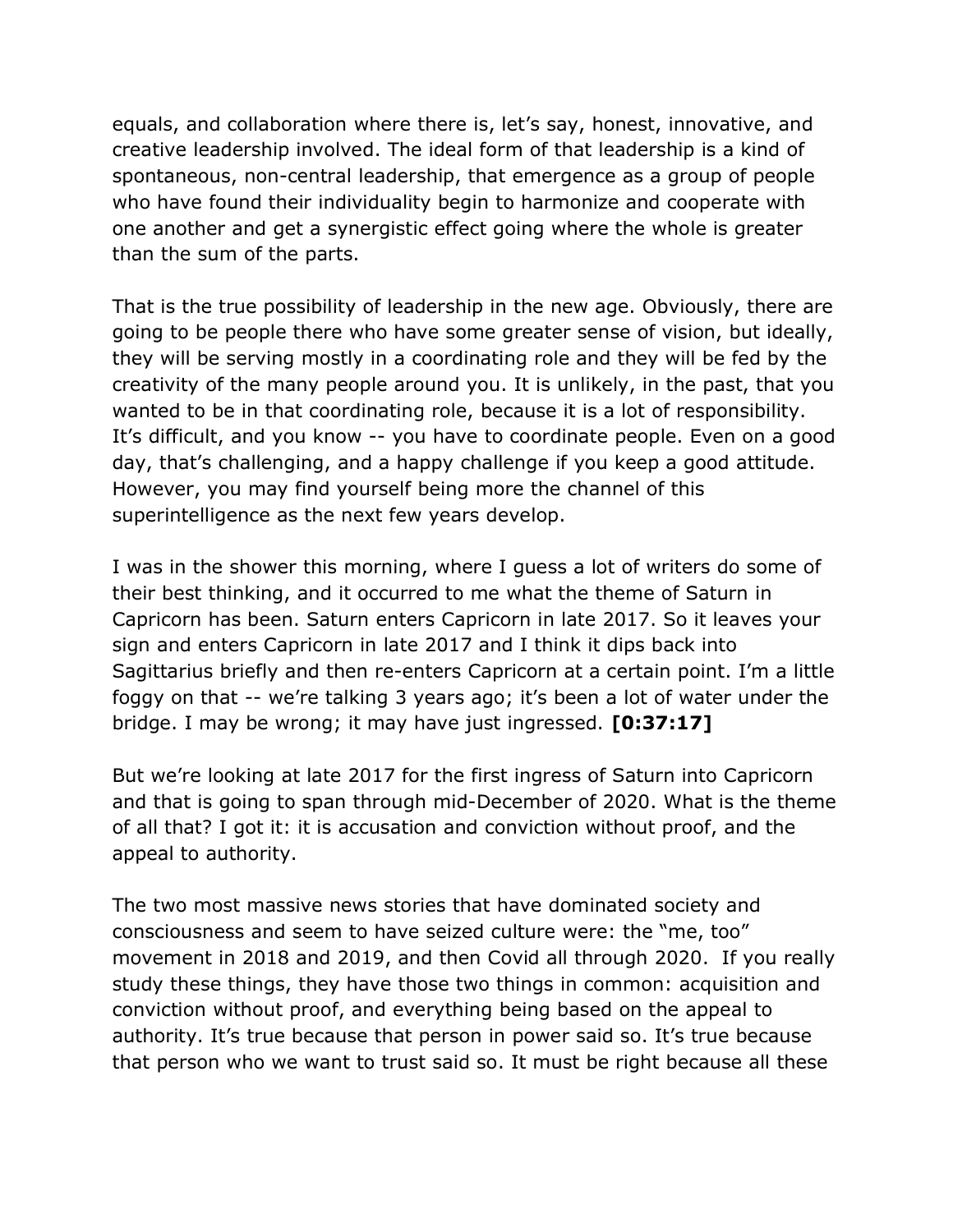scientists say that. It must be right because it's an orthodox view, of say, for example, the nascent and new found science of virology.

The next thought on my mind was that the potential for the radiant, transcendent beauty of Saturn and Jupiter in Aquarius, particularly in your chart, is going to be the possibility of the emergence of true science. True science. I mean something specific by that. Science has rules. Science is an incredible invention. It is, in a sense, a product of this thing called the Enlightenment, which is not a good word for that but it is an application of a set of methods. It is the application of a method that I would propose derived from mathematics because apart from rhetoric, mathematics is the home of true logic.

My favorite mathematics has always been geometry. What I loved about geometry was the proofs of postulates, where you start with an idea: A squared plus B squared plus C squared in a right triangle, and then you can go through a set of steps to prove that that is always going to be true. [0:40:02]

 What seemed to happen is this concept was applied to the natural world, not just the theoretical world of mathematics, where people started to have the idea that we've got to actually figure out what's going on here and not make a supposition like the Pope might make, or some religious authority, or god-emperor. The road of history is demolished with these people who claim the power of God, and then because they claim the power of God, what they said is right and true. Science is the answer to that. Science is saying, "maybe this is not an evil spirit; maybe this is something else going on here."

Science requires logic. Science requires that we takes steps and that each step be taken and not skipped over. Science requires that suppositions be accounted for and that assumptions be accounted for.

You are blessed with the gift of a scientific mind. Though you have this thing going on in Capricorn where you adhere to orthodoxy, that can work if you rely on orthodoxy for what it's supposed to be relied upon, which is understanding there must be a framework of knowledge for knowledge to be relevant.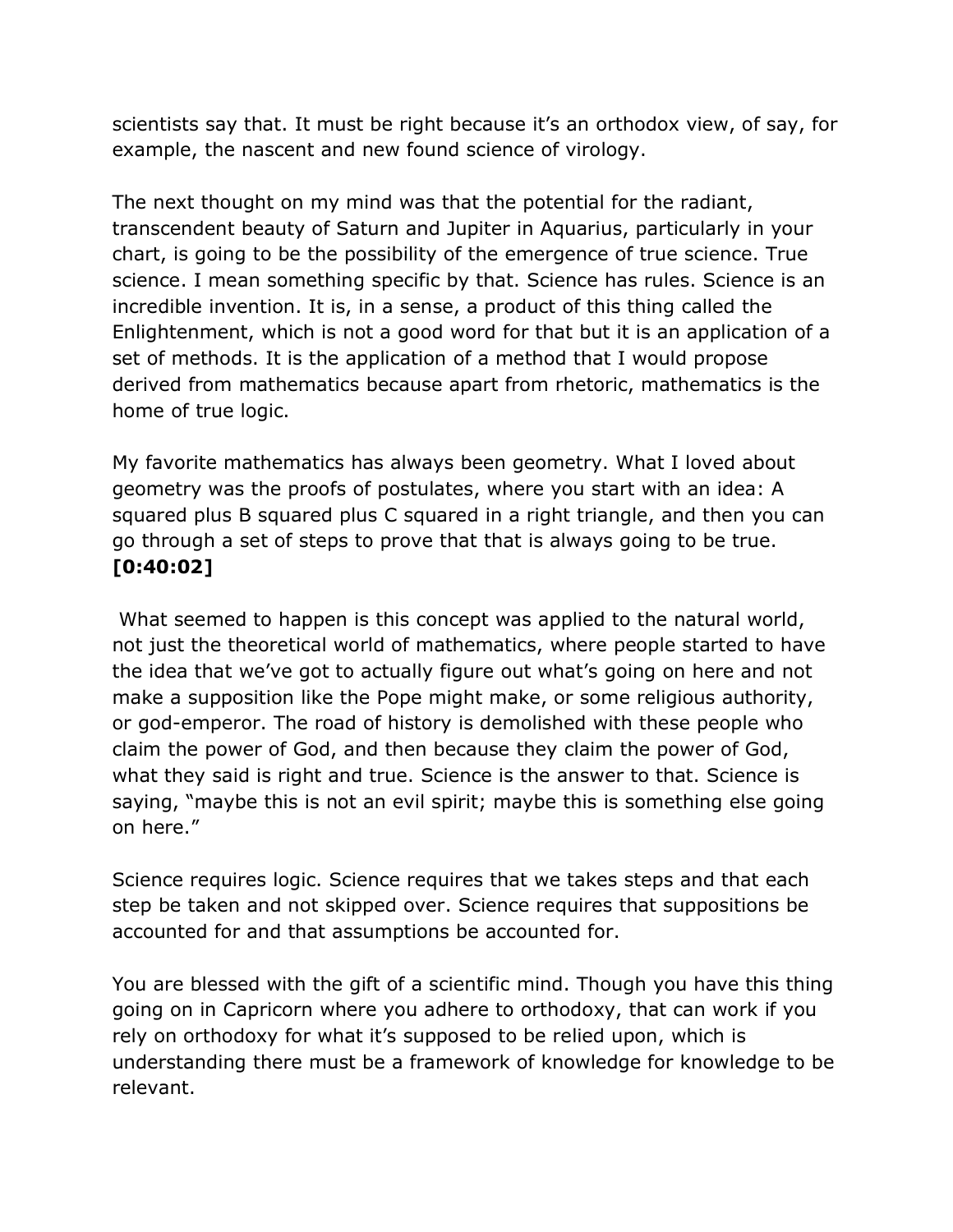We go to the next house, the 3rd house, and Aquarius is there. We get a much more sophisticated concept of structure, which now embraces energy. Capricorn is the solid form. Aquarius, in the next house, is the energetic form. Both Capricorn and Aquarius have properties of structure. They both depend upon a construct of structure but the construct of structure in Aquarius is one that is much more subject to the rules of energy than it is subject to the purely material world. That is where you need to go when you are making the connection between abstract ideas and tangible ideas; your mind needs to be able to think in ways that are disciplined but not limited. This is the gift of Aquarius. [0:42:38]

Now, I say this because you have Aquarius on the 3rd house. The 3rd house in a personal chart represents the qualities of thought; the properties of the mind; the method of communication; the approach to communication; the approach to ideas. The 3rd house, therefore, is about writing. It's about local communication. It's about the local community. It's similar to what happens when we place Aquarius on this house for you, because both the 3rd house and Aquarius have this concept of collective reality.

The thing about the 3rd house without Aquarius is that it can be a smaller concept of collective reality, but when you take the 3rd house and put Aquarius on it, like you have, you get the concept of a much larger collective reality. What you also get is the possibility of clean, pure logic as a resource, not a thing to be imprisoned by, but as a guide, as a thing where you know there are 12 steps to the proof and you can't skip steps 3, 6, and 9 and still say you got to the proof.

What Aquarius wants you to do is take every step of the proof and see what you get. If we are really talking about science, you will then challenge your finding, you will redo the experiment, you will go through the steps again and see what result you get, and you will keep doing it, and then you will send the instructions to someone else in another part of the world and see if they can replicate the experiment in another part of the world - independent of you and any potential bias that you have.

The very exciting thing that is happening for you, in let's say, a moment in your development, is that Saturn and Jupiter are about to arrive in this zone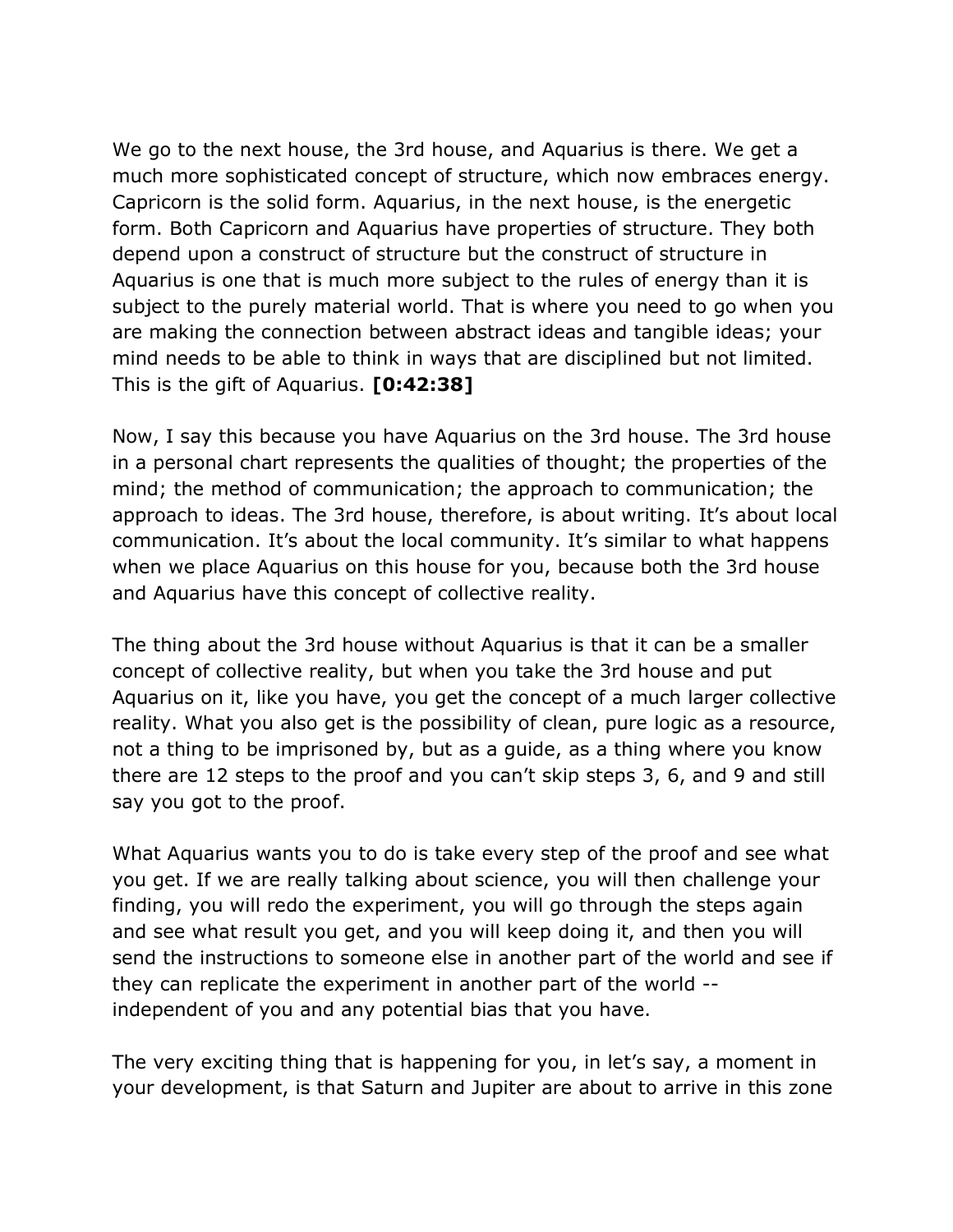of your chart, which is, to my reading of your chart, giving you the possibility of, the potential for, the necessary growth step of fully developing the quality, the beauty, and the power of your intellect in these forth-coming years. [0:45:19]

## (music transition [0:46:28]

The bottom line here, putting this all together, is that you are evolving from a frame of mind that is based on faith (which is an inherent property in Sagittarius), a set of references that are based on orthodoxy, tradition, and what is true merely because it is said to be true, and you are moving into your own personal enlightenment of having your own standard of proof of the truth for yourself.

Now I say all this recognizing that not everything can be proven true. That is not an excuse for not trying; that is not an excuse for not applying logic and reason to your experience. I think you will find it a tremendously refreshing exercise to just apply the basics of logic and reason to your experience and see what you come up with when you do that. You may come up with some very surprising results and these results may serve to shift your beliefs, they may serve to shift the ground on which you stand and help you establish a new reality.

My sense is that you are going to be in a leadership role when it comes to holding other people to their version of how they claim to establish the truth. Science is a big one right now. Science is the religion of our times and we're in this era where the pope of science can say something and everyone believes it but the question is, "how did you get there?" Your role, your whole mind is shifting and this is central. It is about you but it's also about your central place in the community as simply someone who just asks the same question over and over again, which i like to summarize in 3 words: "Where's your data?" Anyone making a claim, needs to produce their data. [0:48:44]

Now, if we are to take the statement that "meditation is the key to enlightenment," well you can try that and see what happens. But even the statement "meditation is the key to enlightenment," requires some gathering of evidence unless you just do it and have the direct experience. Your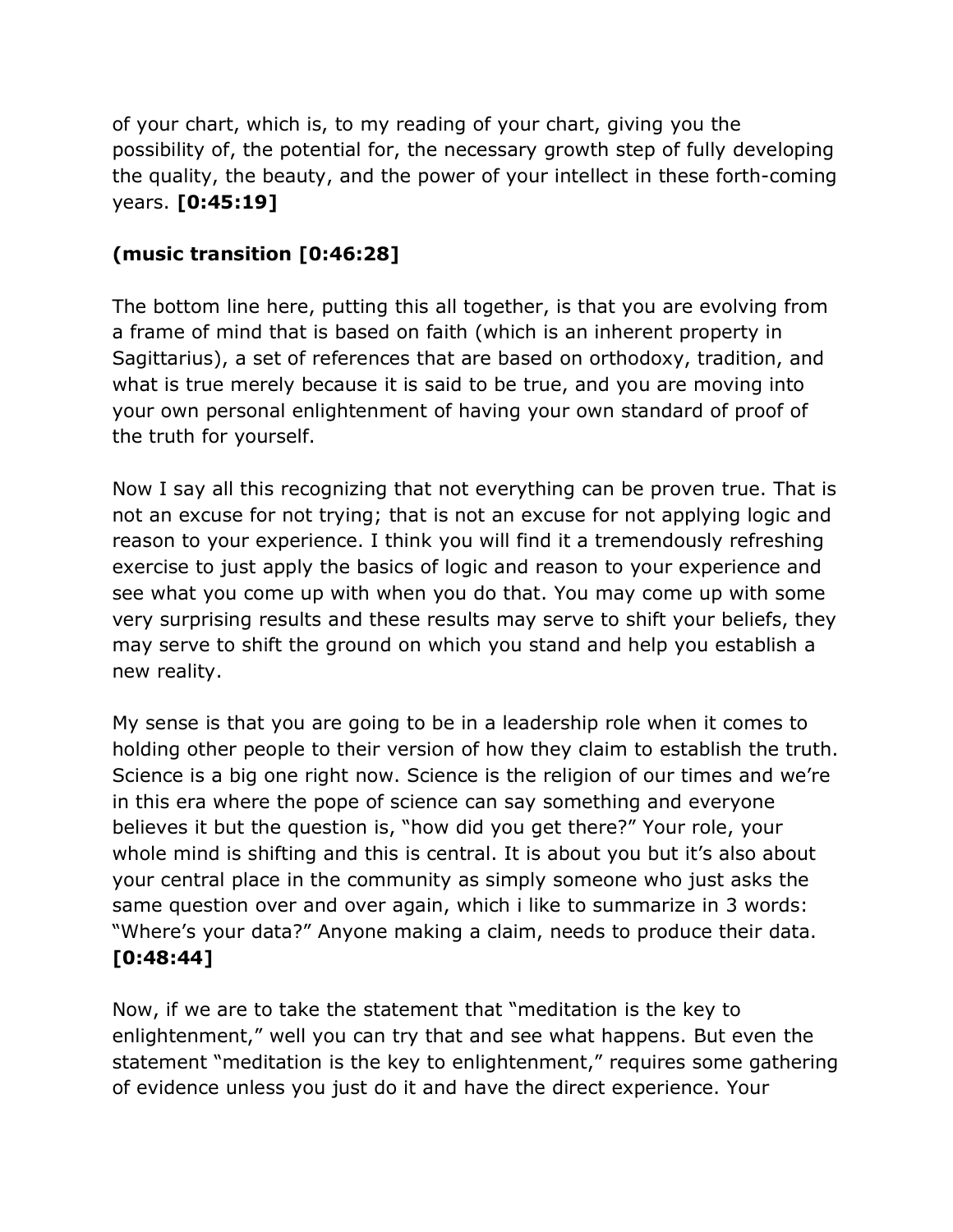houses of having direct experience are well lit right now: 3rd and 6th houses. The thing you want to make sure that you are not doing, or that you are say testing, is generalizing your experience out to other people, even to far reaching and wide community, or taking what others believe to be true and feeling forced to adopt it without running it past your set of proofs.

The essence of the sign Aquarius is the relationship between the individual and the group. I've said this a number of times and it always bears repeating because who knows if you've happened to encounter it, the best description of the signs is in Alice A. Bailey's Essoteric Astrology. Once you've looked at her description of the signs, you will never look at them the same way again and you'll be filled with both understanding and respect. What she says about Aquarius is that it is the sign of groups but a group is a group of individuals. A group is not a bunch of people in a football stadium cheering; that is a mass. A group is an assemblage of people who have done sufficient work individuating, such that they are able to think for themselves, be themselves, and have their own thoughts. Then those people come together and form a group because no one in that collective, whatever you want to call it -- committee, whatever, is likely to be pushed over by some form of false consensus. So one of the things you are going to be doing and probably are doing, but now we're about to have the full strength conjunction of Jupiter and Saturn for the first time in 20 years in this place in your chart. Previously, by the way, it happened in Taurus, in 2000. Now it's happening in Aquarius in 2020.

You're going to set the example of: I'm an individual, this is how I come to my conclusions, this is the proof that I require before I accept something as true, this is my decision making process, this is how I choose to relate to other people. It starts with you knowing your own mind and being fully dedicated to minding your own business so efficiently that you can enter into business with others and not have them take advantage of you. [0:52:09]

Okay, let's go in order and cover at least 2 more houses. Even if we don't get to the other houses, I'm confident that if we cover houses 4 and 5 (we've already covered 6), we will have enough for you to run with and to think about, hopefully.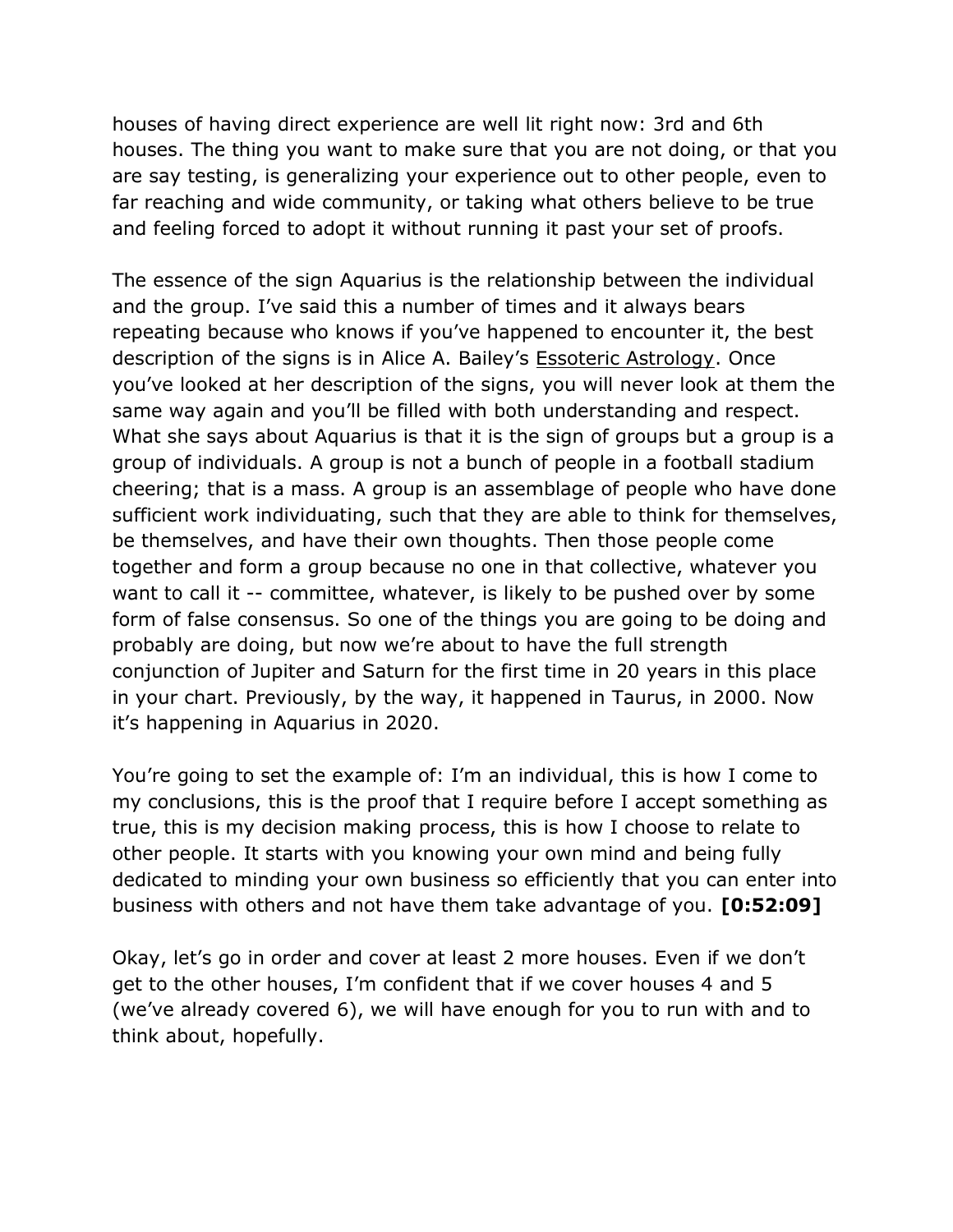Okay, now house 4. House 4 for a true Sagittarius is Pisces. The 4th is a tricky house because it's the house where we mediate the whole area of security and safety. Safety is almost an illusion on this planet but the feeling of safety and security are not an illusion and they carry considerable power. Then funny things happen, like once I locked my keys in my apartment when I lived in Belgium. When I live in place, I've got some cameras and computers and things like that. It's not just pencils and paper. So now I've got to break in, which I'd never done. Now, I traveled a lot while I lived in Belgium. I locked my stuff in my little studio and went far away, trusting that my stuff was secure. All I did was I leaned on the door, not even with my full weight, no momentum, just gently leaned on it and the thing just popped open and the door frame broke. Wow! All this time I thought I was locking my door and it was secure when all I had to do was basically push a little and it popped open. This is the kind of thing that you need to beware of.

I suggest you do a general security check of your premises, whatever they might be, account for who has keys to your home; that you do a digital security check, change your passwords, account for who might have them, come up with a whole new password scheme if you've used one password scheme for a long time. Please don't use passwords like "open sesame," or "password 1." Then, on a nightly basis, do a perimeter check. Walk the perimeter.

I learned this from a cat. My friend, Jean Treadway, had a cat who used to do a perimeter check every night. This cat would literally walk the bounds of the apartment, or the home, and as a matter of instinctual common sense make sure that everything was kopacetic in the circumference of the living area. [0:55:00]

I now, having learned from a kitty cat, do this almost every night. I will walk downstairs, I will check the Planet Waves office, I will turn the heat off, I will turn the computers down, I will lock an intermediate door and then go downstairs and add an extra lock. This is my nightly ritual just to add a little extra barrier and to know that I'm going to sleep with a little extra confidence and to know that I've at least done what I can do.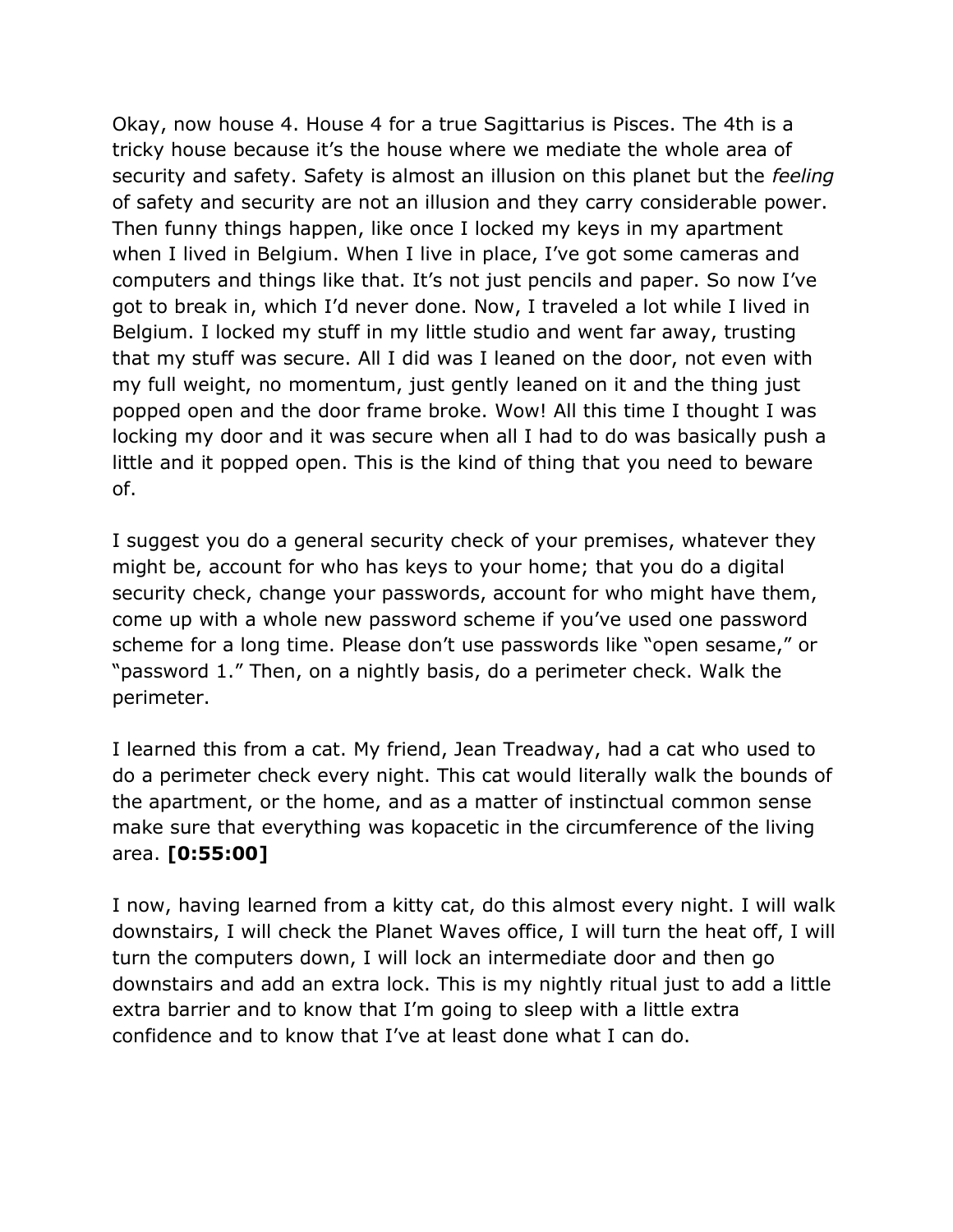There's a deeper question here, which is your emotional and spiritual security, which with Neptune with Pisces on the 4th, has it's own special set of rules. You are going to want that level of safety to be on a higher level than the material world. With Neptune there, you're going to want it to be on an even higher level than the material world, which is to say that when you know that you are spiritually safe, you are safe. This is a real question. This is an important approach to spirituality (which easily a book could be written about), which is the whole matter of what safety and security are really about.

Here's the thing to mindful of, given that this 4th house is in such special condition with the long-term visit of Neptune (which can stir up a lot of doubt and insecurity) do an audit of all of the concepts of what it meant to be safe, from your family and relatives. This includes, particularly, your parents and grandparents, but you want to definitely check in on aunts and uncles because they can be very influential people, sometimes taken more seriously than parents who we know were always a little bit twisted and warped and maybe a little bit overdo it, but you trust your uncles and your aunts, I think, and they treat you more like people than as children. Then do an audit of all of the concepts that you have about what it means to be safe and secure and subject those to this new form of Aquarian logic that is going to be infusing your life now for the coming years. [0:57:16]

I didn't mention Pluto in there. Before I go on to the 5th house, by far the best house for you this year, let's talk about one last thought in the 3rd. One of the reasons why you want to establish your own rules of thought, of proof, of logic, and of communication, and constantly subject those rules to reevaluation is that Pluto is coming. Pluto arrives in 2023. It stays through 2024. That's a long span. None of us alive have had Pluto spend that much time in a sign. Many of us will not live through Pluto in Aquarius. I will be 80 when Pluto leaves Aquarius; that's a long time.

When this happens, there's going to be a massive sea of change of a new form of authoritarianism that we are seeing take shape now, and must push back against now. If you are wondering why it is that I am so obsessed, and I admit that I am obsessed with teaching the scientific method, and with holding scientists to the rules of science, (I have found this as sort of a late stage calling in my investigative career), why I am so obsessed with Koch's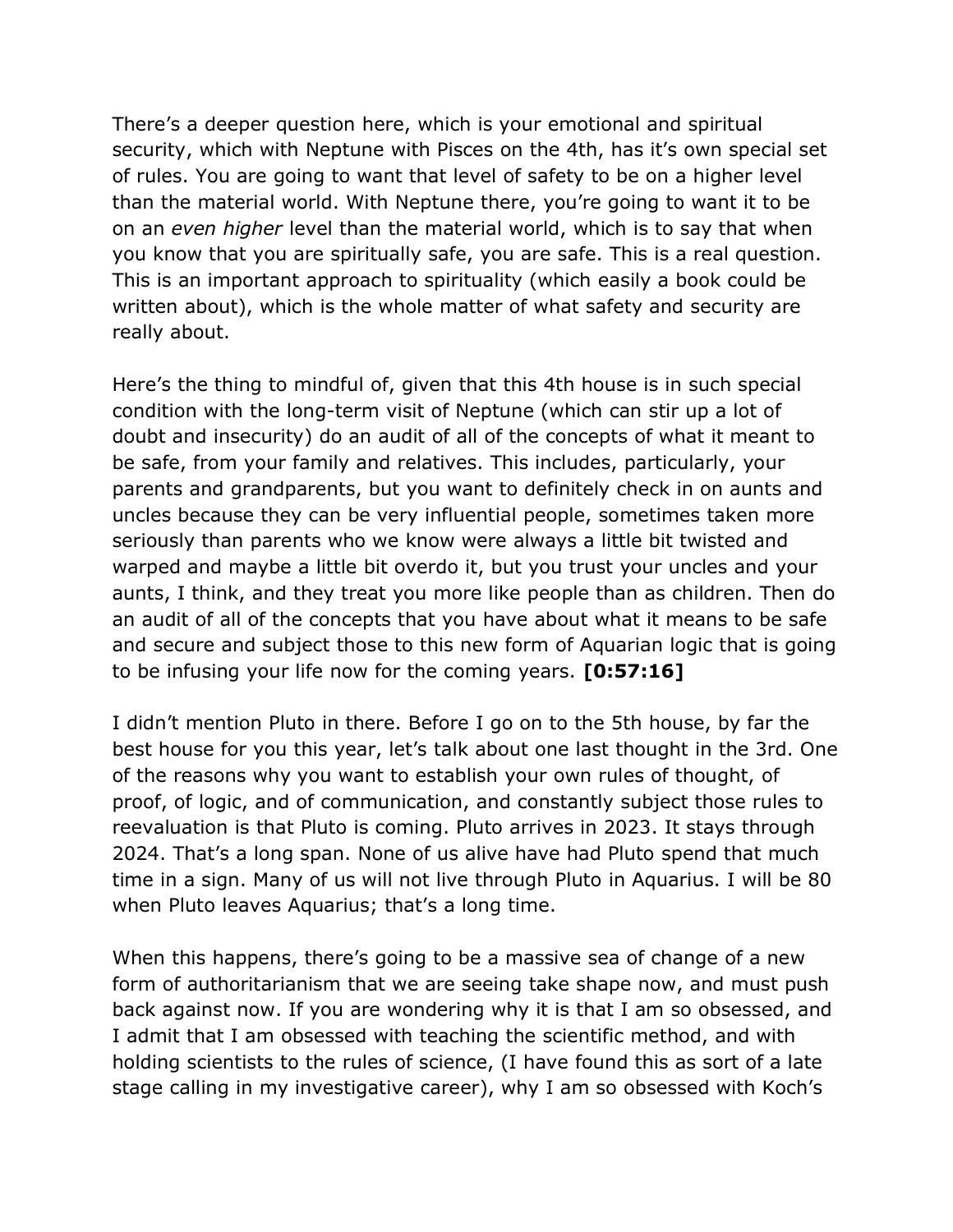postulates and River 's postulates, and the rules of isolation and purification, is because we all need to be holding the masters of science and technology to their own laws and their own rules, before they get to take over completely, imposing their false narratives and false rules and false methods on us during Pluto in Aquarius. [59:05]

Pluto in Aquarius can be, if we are not careful, the time of transhumanism, the time of sacrificing our humanity to this mechanical programmed, algorithmic, robotic form of humanity that has been slipping in since the earliest time of the computing era. Remember that one of the first things that computers were used to do was, yes, to break the Natzi code (and Turing did that), and computers were used by the Natzis to essentially inventory concentration camp prisoners. So computers have a really spotty record of use.

One of the things we know about them is that they teach us to think like them and we have to keep thinking like humans, which means thinking individually, which means having your own policy of thought on a conscious level. Because I've been doing so much teaching of Koch's and River's postulates, and scientific method, isolation purification, and the history of the polymerase chain reaction, in all these technical, purely logical matters, I have seen how much mushy soft thinking there is and how quickly people revert to the appeal to authority, and to skipping the steps of truth but claiming that they have proof as if they really can turn this perfectly fine cracker into the body of Jesus Christ. I speak as someone who has a personal friendship with Jesus, but it has nothing to do with crackers. A lot of people around the world are eating crackers, thinking they are getting the body of Jesus. Okay, that's fine -- for church, but it's not the way we run society now. We don't run society on the basis of that guy with the PhD said so or at least that's not the safe way to run society. [1:01:06]

What I'm calling you to do is to step into your full intellectual power, which is considerable and it is partly so beautiful because you are blessed with this direct connection to Spirit through the Galactic Center in the Great Attractor. Yes, symbolic on one level, but you've got these powerhouses of cosmic energy pouring right through you. You have direct contact. With that direct contact, you want to be sure that you are translating things into the human realm, such that when you say, "I'm taking this on faith," you mean it; or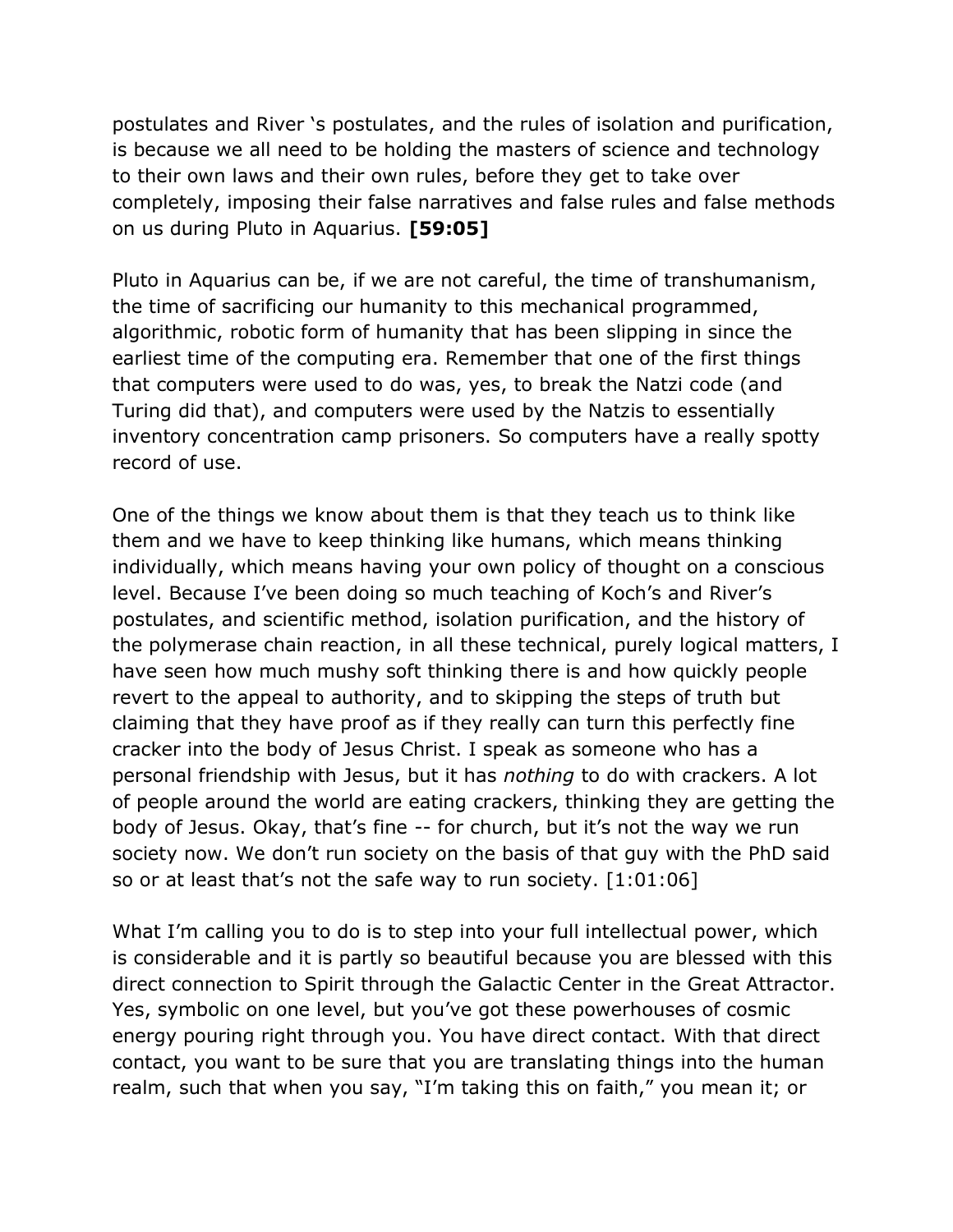when you say, "I have done the logic and this is what I come up with," that holds up but that doesn't automatically hold up you mean it.

Okay, 5th house and then eclipses. I will have a lot to say about eclipses in forthcoming editions of Planet Waves and I wrote about them last night (we will include that on the page). We want to include the eclipses article and these beautiful charts I'm looking at.

Your 5th house is Aries. In a way, similar that your work must be relevant and meaningful and in acord with your values, that it must be beautiful and of service and of value to others but mostly of value to you that you then share with others, you take a similarly personal approach to your creative life. In fact, this is so powerful that we could say that the thing that Sagittarius orients on, as it's cosmic footing on the physical plane, is your identity as one who is capable of creation in the way that God is capable of creation. This is the goal of most honest spiritual paths: not to make a person submissive to a set of ideas, but to teach you to allow creation to flow through you. This is how you find yourself; this is how you find your place and your way in the world. [1:03:33]

What you have now is Chiron moving through your 5th house if you are Sag rising, your 5th solar house if you are Sag sun, your 5th lunar house if you are Sag moon. What Chiron is doing is intensifying this process. It is raising this to a kind of a critical mass point: where you are always self-creating at the same time that you are creating something seemingly external to yourself; that all creating is an act of self-creation. This is, let's say, threading the needle of Chiron in Aries.

This is not always going to be comfortable. It's not always going to be easy because Chiron is what Al Morrison called the "inconvenient benefic." It benefits our lives but in ways that are sometimes a little difficult or tricky or inconvenient or not the way you were expecting things to work out. But then suddenly, that crisis, that trauma, that sickness, that injury, that difficulty - you realize in retrospect, actually empowered you, compelled you to grow, and made you a better, more connected, more aware person. This is the key to Chiron.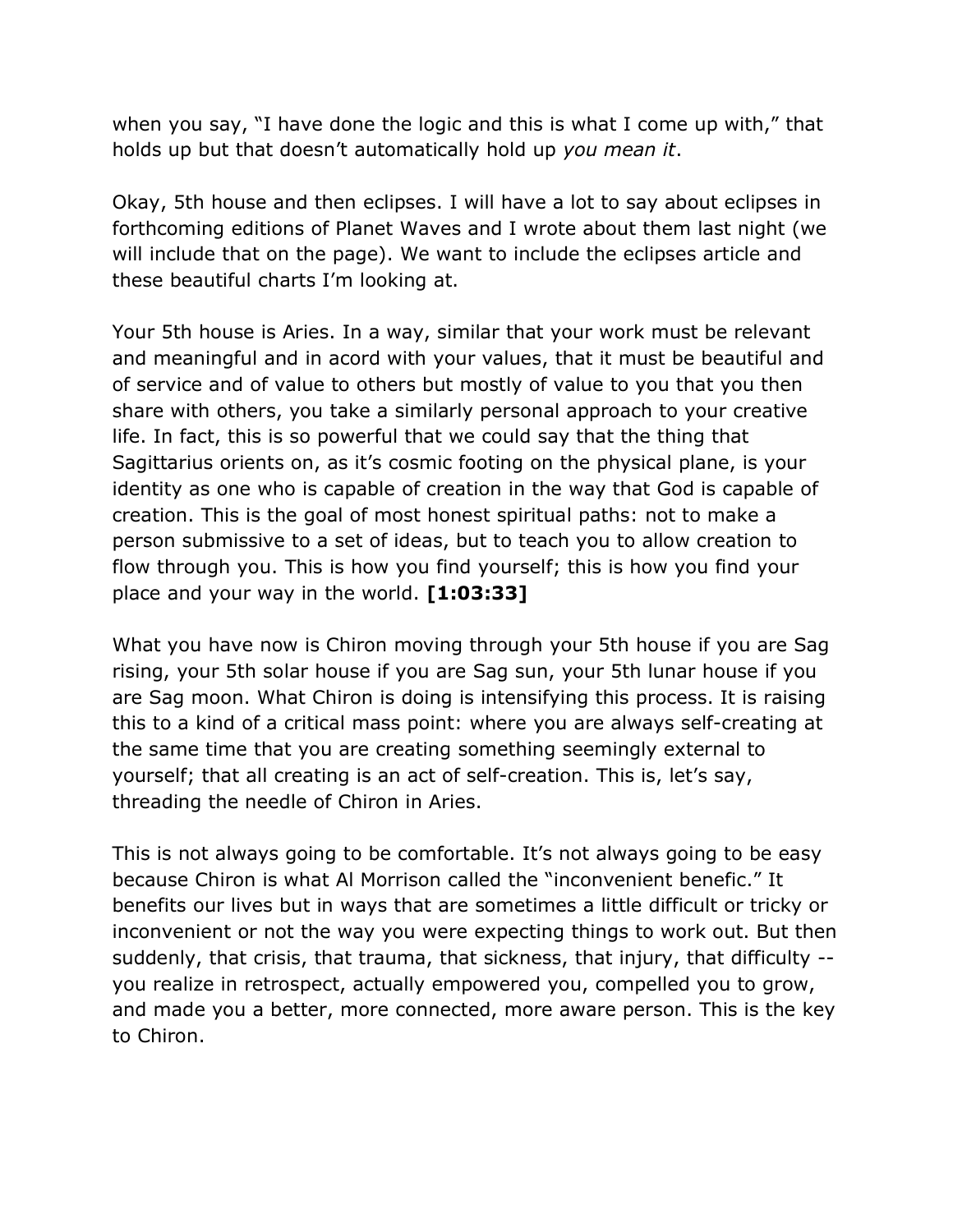There's been tremendous emphasis on this house in 2020 because Mars has done its retrograde here exclusively and is still working its way out. In the charts that I'm using, Mars is still in basically the mid-decanate of Aries and will be working its way through Aries clear through the end of 2020. So this is the time to take creative risks. That really means trying something you've never tried, doing something that challenges who you are, doing something that makes you say, "well, I never thought I would make a movie, but I'm going to make a movie" or "I never thought that I would be a sculptor but I'm going to be a sculptor" or "I never thought I would embark on this creative experiment, but I'm doing it." That's the spirit of Chiron in the 5th house. [1:05:54]

There's also a sexual dimension. Chiron in the 5th wants experience and it wants physical experience. I recognize, particularly as a scholar of the history of sexuality and of contemporary sexuality, that all sex is now in the process of being pushed into online environments. It's been like this for a long time: meeting people, where the only place to meet someone is on meetup.com or findtheperfectchristian.com or asiansingles.com or whatever they are called -- mysecretbubble or whatever. Now the attempt is being made to digitize all forms of sex. This is completely ridiculous. It can be fun to do certain forms of digital sex but you need, for your growth; for your pleasure; for your freedom; for your finding out who you are, physical, human experiences where there is some sense of "hmm, is this the right thing?" The only way to find out is not only to try it once, but to try it a couple of times to make sure that you **know** that it is or isn't the right thing. [1:07:14]

Let's talk eclipses. There are two rather glorious eclipses that take place with the sun in Sagittarius. The first one takes place on Nov 30th, which is a penumbral lunar eclipse at the time of the Gemini full moon. This is a good time to pay attention to a relationship and make sure that you call back in your projections onto the relationship. The experience of this penumbral full moon in Gemini is to teach you to see when you are projecting certain qualities onto a person, that might not be there. They might be there. They might not be there. The eclipse is an experiment; it is a test. With all of these factors, whether we're talking about all this emphasis in Aquarius (what you could call true science), the emphasis on the 5th house of creativity, the emphasis on the 6th house of work, -- all calling for direct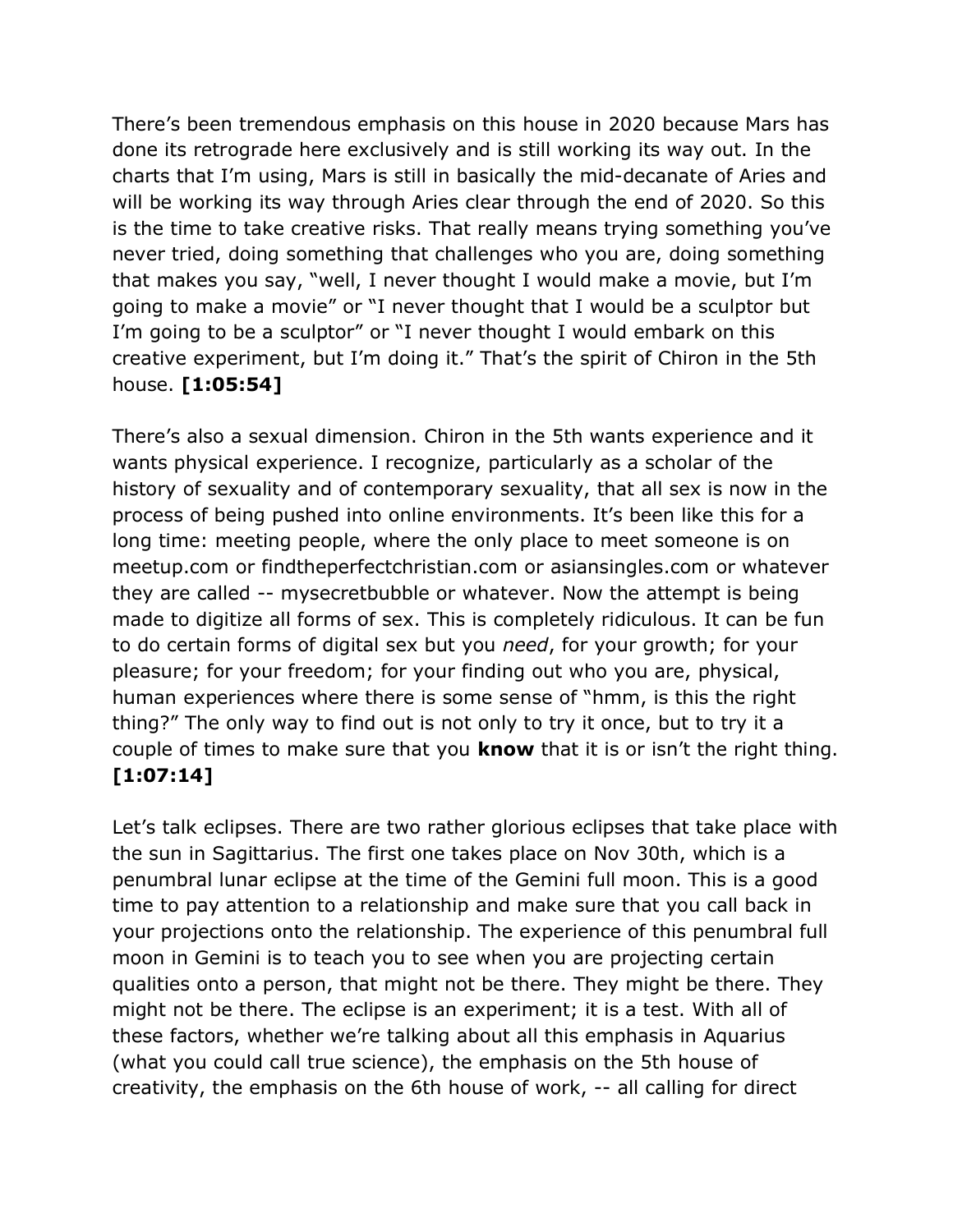experience, the eclipse in your 7th house is calling, "What experience do you have to demonstrate that a person or a relationship is the person that you think that they are?" [1:08:42]

2nd eclipse is a truly stunning event. This is a total solar eclipse, a conjunction of the Sun and the Moon, conjunct in a minor planet called Varda. Varda is the great goddess of the Tolkien pantheon, of what is called the legendarian. Legendarian has only one meaning: it is the total collective set of legends as set forth by J.R.R. Tolkien in The Hobbit and in The Lord of the Rings, but most significantly in an earlier work called The Silmarillion, where he gives the history of the universe, of the world, the gods and goddesses, the angels, the elves, and of humanity.

Varda is the supreme queen of heaven. She is an absolutely outstanding character. She's involved with tree worship, in that she is involved with the relationship between trees and light. In the early days of the Silmarillion, the light of the world came from two trees and the trees were murdered by an entity called Morgoth, who was assisted by another entity called Ungoliant, a really nasty spider. No offense to spiders, as a writer, they are my most important totem. Ungoliant and Morgoth killed these trees and it is Varda who is able to reilluminate the world with the sun and the moon and to place the sun and the moon in their courses to create the differences between day and night, to create the cycles that we live with -- seasonal cycles, solar cycles, lunar cycles, and the solar-lunar cycle moon as an eclipse.

Now we have a total solar eclipse conjunct Varda. To me, the presence of Varda in this chart is the most… I don't really think in terms of hope but I have actually experienced hope reading this chart, that there is some light at the end of this tunnel. If there is light at the end of this tunnel, it is going to be the light of feminine wisdom in the *true* sense. I do not mean feminism. I do not mean philosophical feminine. I mean the cosmic feminine. We, and you, can be a direct channel of this quality. [1:11:30]

This is opposite a point called Asbolus. Asbolus focuses an urgency; this is such a crazy, exact line between Sun, Moon, Varta, and Asbolus, that it is the perfect description of the survival necessity of grounding in, of channelling in, of making contact with, and having the utmost respect for cosmic feminine wisdom. This is the theme of the Sagittarius total solar eclipse, in my opinion. It is conjunct the Galactic Center, which adds to the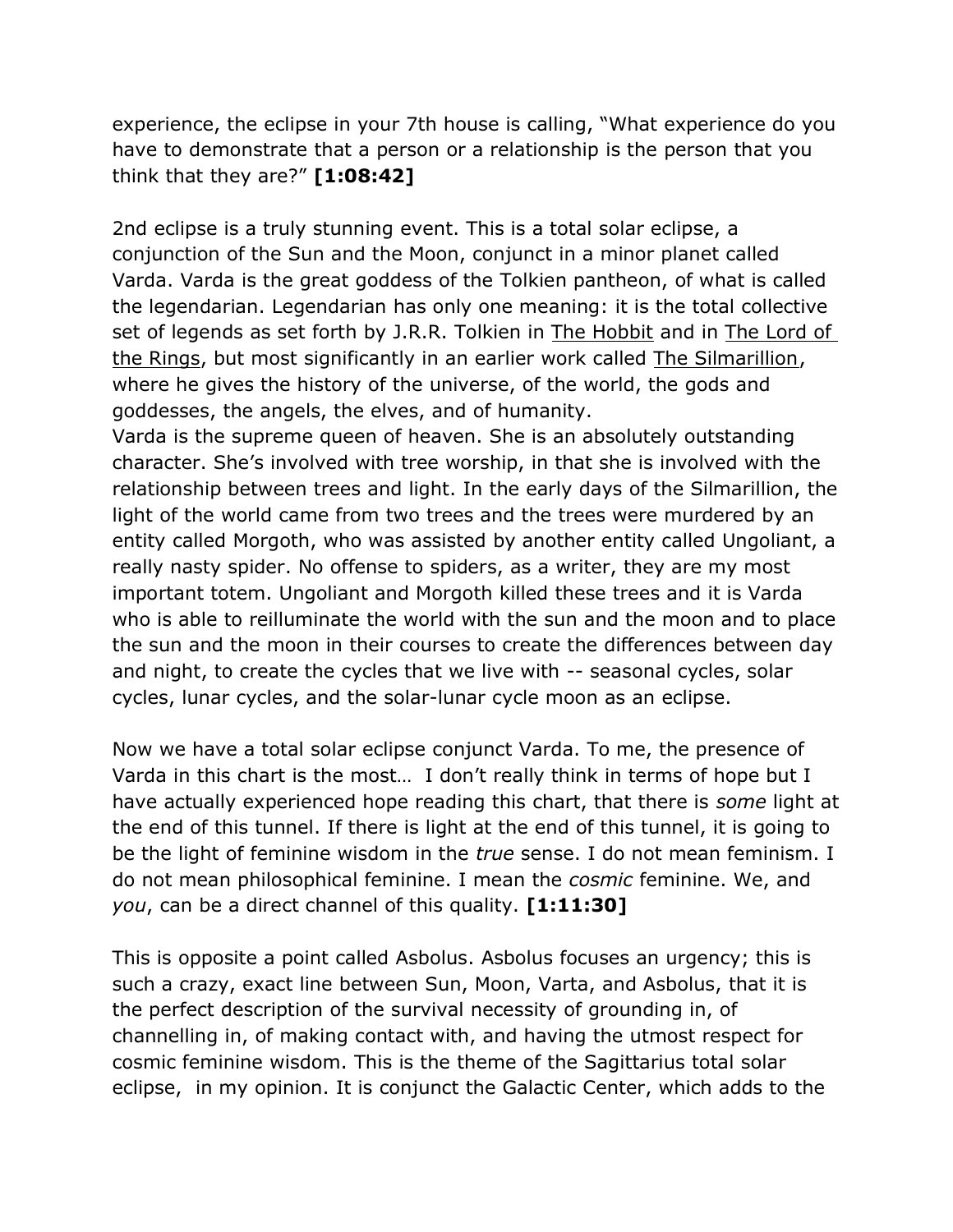emphasis and, basically, unbelievable quality of this eclipse. This is in your solar return chart. This is in the set of instructions that you are in possession of, you might say instructions or guidance or suggestions or something that describes the cosmic timing of your life right now.

These are profoundly important years for you. I suggest that you keep your mind on the most important lifetime priorities. We can no longer live like we have 10 or 20 or 30 or 40 years or our whole lives ahead of us. We can also no longer live like there is no tomorrow at all. We cannot live like there is no hope, no potential, no possibility. We must find the middle ground, essentially between carpe diem, between siezing the day, and knowing that we must work with the time that we have. You have been allotted time. You have been given time to do the work that you have to do. That allotment of time permits you a space in which to work and to fulfill your pursposes. That allotment of time gives you the ability to abide in your time. I think the expression, "bide your time," really means abide in your time; live in the time that you are alive. Live in the time that you have. Be the mission that you have come here to do. [1:14:02]

It is beyond impossible that you came into this life without a sense of mission. You find the sense of mission two ways. You find your sense of mission through a sense of intuition and faith, which I think are very similar things: a sense of guidance. Then you inhabit and incarnate and abide in that mission through an ongoing series of experiments and honest evaluation of those experiments. This will gradually shape and form and bring forth the person that you are. Please have faith that you are doing this for yourself, and at the same time, you are doing this for all the people who are around you and all the people who are around them (who you may not have any contact or experience with). Depending on what you do, your words, thoughts, images, ideas, your prayers, your vibrational frequency will affect many, many people that you are not aware of.

Stay centered. Keep your emphasis loving and positive. Courageous, yes, but loving and positive. That is what I have to say to you, on this beautiful Autumn day in upstate New York.

Rock on; do the things that you love to do. Now is the time.

Lots of love and bye for now. [1:16:01]